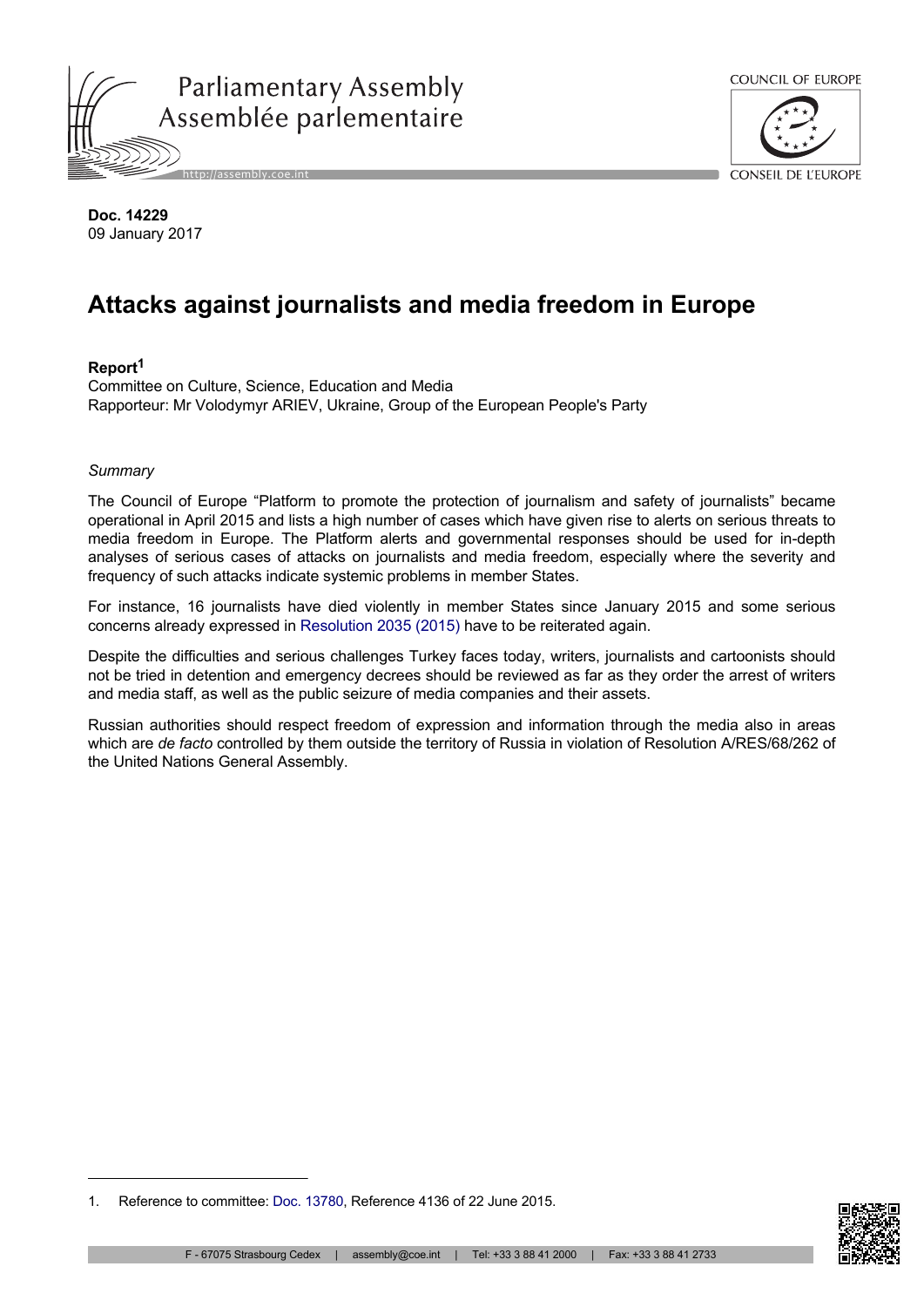# **Contents**

Page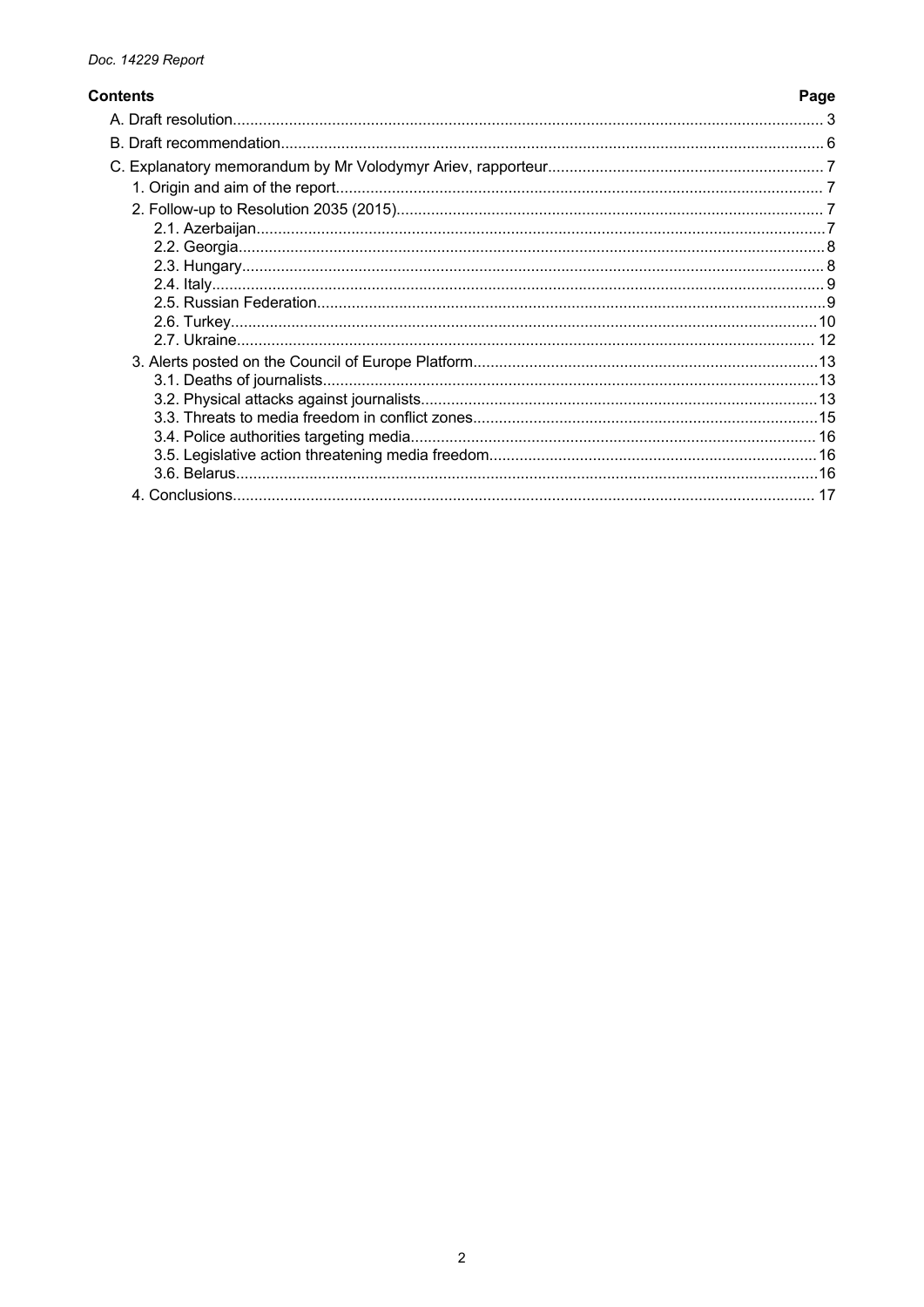#### <span id="page-2-0"></span>**A. Draft resolution<sup>2</sup>**

1. The right to freedom of expression and information through the media is a necessary requirement for any democratic society. The Parliamentary Assembly therefore welcomes the establishment, in 2015, of the Platform to promote the protection of journalism and safety of journalists and notes with concern that, unfortunately, the relevance of this tool has been confirmed by the high number of cases which have given rise to alerts on serious threats to media freedom in Europe. The Assembly therefore remains attentive to the situation of media freedom and the safety of journalists in Europe.

2. Following [Resolution](http://assembly.coe.int/nw/xml/XRef/Xref-DocDetails-en.asp?FileId=21544) 2035 (2015) on the protection of the safety of journalists and of media freedom in Europe, a few cases referred therein have been resolved. The Assembly welcomes in particular the release from detention of Khadija Ismayilova in Azerbaijan and the fact that, as suggested in Opinion No. 715/2013 of the European Commission for Democracy through Law (Venice Commission), the Italian Parliament is debating a government bill aimed at abolishing detention for cases of defamation through the media.

3. The Assembly regrets, however, that some concerns expressed in [Resolution](http://assembly.coe.int/nw/xml/XRef/Xref-DocDetails-en.asp?FileId=21544) 2035 (2015) have to be reiterated, regarding:

3.1. the Ukrainian film producer Oleg Sentsov, who was abducted from the Crimean Peninsula and sentenced by a Russian military court in Rostov-on-Don to 20 years imprisonment in Yakutsk, in Russia; the Assembly urges the Russian authorities to transfer him to the competent law-enforcement authorities of Ukraine without further delay;

3.2. the closure of the broadcaster ATR and other Crimean-Tartar media in the wake of the illegal occupation and annexation of the Crimean Peninsula of Ukraine by Russian authorities; concerned about the general situation of media freedom in the Crimean Peninsula occupied by Russia, the Assembly calls on the Russian authorities to respect freedom of expression and information through the media also in areas which are *de facto* controlled by them outside the territory of Russia, in violation of Resolution A/RES/68/262 of the United Nations General Assembly;

3.3. media freedom and security for journalists in the eastern parts of Ukraine which are still under the *de facto* control of belligerent separatist military forces supported by the Russian Federation;

3.4. the past and continuing changes in media ownership in Georgia, which have an impact on media pluralism and diversity in Georgia.

4. The Assembly notes with sadness that 16 journalists have died violently in member States since January 2015 and strongly calls on the competent prosecutors to thoroughly investigate the still not fully resolved deaths of:

4.1. Pavel Sheremet, a Belarusian journalist who was working for *Ukrayinska Pravda* and Radio Vesti in Ukraine when he died in a car explosion in Kyiv on 20 July 2016;

4.2. Mustafa Cambaz, a Turkish photojournalist with the newspaper *Yeni Şafak* who died of a gunshot wound to the head in Istanbul in the early hours of 16 July 2016 during the failed military coup d'état;

4.3. Naji Jerf, a Syrian journalist who had made several films about atrocities by both "IS"/Daesh and the current Syrian Government, who was shot dead in Gaziantep (Turkey) on 27 December 2015.

5. Referring to Resolution A/RES/68/163 of the United Nations General Assembly on the safety of journalists and the issue of impunity, the Assembly reiterates its call on member States to fully investigate the deaths of Elmar Huseynov (2005) and Rafiq Tagi (2011) in Azerbaijan, Paul Klebnikov (2004) and Anna Politkovskaya (2006) in the Russian Federation, Dada Vujasinović (1994) and Milan Pantić (2001) in Serbia, Hrant Dink (2007) in Turkey, Georgiy Gongadze (2000) and Vasil Klementiev (2010) in Ukraine, as well as Martin O'Hagan (2001) in the United Kingdom.

6. Conscious of the difficulties and serious challenges Turkey is facing with regard to the failed coup d'état, the terrorist attacks, the crisis caused by the enormous number of refugees and the war in Syria, the Assembly expresses its concerns regarding the dramatic situation of media and journalists in Turkey under the decrees passed during the state of emergency, in particular the dissolution and seizure of assets of media companies, the detentions of writers, journalists, editors and executives of media companies, as well as the cases of deviations from criminal procedure law, including access to a lawyer and the right to be informed promptly of the nature and cause of the criminal charges.

<sup>2.</sup> Draft resolution adopted unanimously by the committee on 8 December 2016.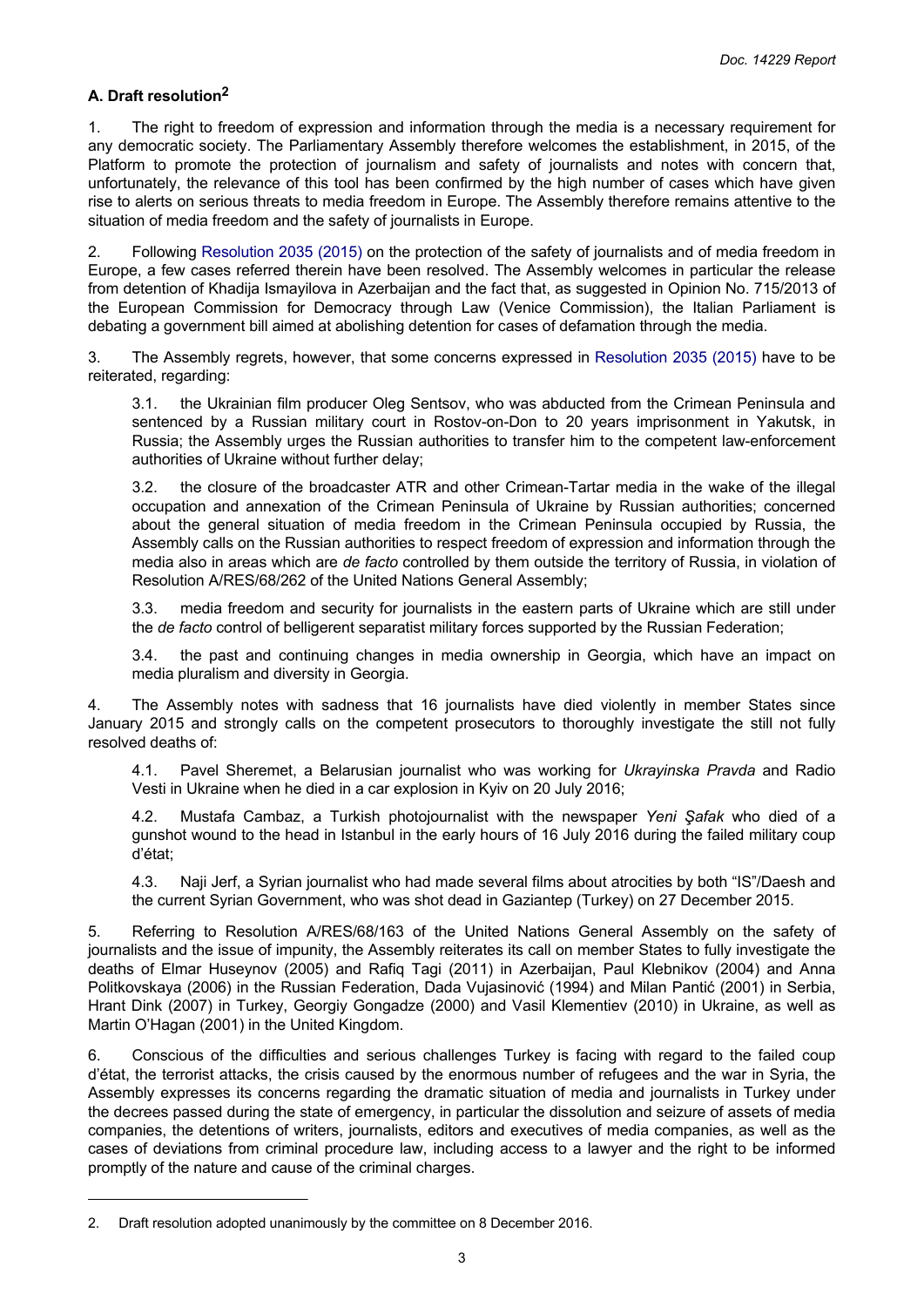7. The Assembly calls on the Turkish authorities to:

7.1. release from detention all journalists who have not been indicted for actively participating in terrorist acts, among others the writer and translator Necmiye Alpay, the writer and columnist Aslı Erdoğan, the journalist and writer Nazlı Ilıcak, as well as the head of the board of the newspaper *Cumhuriyet*, Akin Atalay, its editor-in-chief Murat Sabuncu, its cartoonist Musa Kart, Kadri Gürsel and several of its columnists, and to immediately check and possibly improve their conditions of detention; the Assembly welcomes the statement by the Minister of Culture and Tourism of Turkey, Mr Nabi Avci, that writers, journalists and cartoonists should not be tried in detention like murderers;

7.2. review the emergency decrees in so far as they order the arrest of writers and media staff as well as the public seizure of media companies and their assets;

7.3. consider treating as a priority the applications submitted to the Constitutional Court by media outlets or media staff;

7.4. revise Articles 216, 299, 301 and 314 of the Penal Code in accordance with Opinion No. 831/2015 of the Venice Commission;

7.5. revise Law No. 5651 on "regulation of publications on the Internet and combating crimes committed by means of such publication", in accordance with Opinion No. 805/2015 of the Venice Commission;

7.6. strengthen the editorial independence of the state broadcaster Türkiye Radyo Televizyon in accordance with its [Resolution 1636 \(2008\)](http://assembly.coe.int/nw/xml/XRef/Xref-DocDetails-en.asp?FileId=17684) on indicators for media in a democracy;

7.7. take into account the new country report on Turkey by the United Nations Special Rapporteur on the promotion and protection of the right to freedom of opinion and expression.

8. Concerned about media freedom in the Russian Federation, the Assembly calls on the Russian authorities to:

8.1. drop its criminal charges for "separatism" and related offences against the Ukrainian journalists Anna Andrievska, Natalya Kokorina and Mykola Semena for their reports about the illegal occupation and annexation of the Crimean Peninsula by the Russian Federation;

8.2. release Roman Sushchenko, a correspondent for the Ukrainian national information Agency UKRINFORM in France since 2010, who has been detained in Moscow on charges of "espionage" since 30 September 2016;

8.3. exert its influence over the belligerent separatist military forces in eastern Ukraine in order to ensure that journalists can report safely from those areas in accordance with its [Resolution 1438 \(2005\)](http://assembly.coe.int/nw/xml/XRef/Xref-DocDetails-en.asp?FileId=17326) on freedom of the press and the working conditions of journalists in conflict zones;

8.4. respond to the alerts published on the Platform to promote the protection of journalism and the safety of journalists, and collaborate effectively with the Council of Europe in upholding media freedom.

9. The Assembly furthermore notes with deep concern that the protection of media freedom under Article 10 of the European Convention of Human Rights (ETS No. 5) is also absent in other territories of member States which are *de facto* controlled by separatist regimes, namely in Nagorno-Karabakh of Azerbaijan, Abkhazia and South Ossetia of Georgia and Transnistria of the Republic of Moldova. Therefore, the Assembly pays particular tribute to the few investigative journalists who dare shed light on the situation in those otherwise totally non-transparent and lawless areas.

10. Referring to paragraph 2.7 of its [Resolution](http://assembly.coe.int/nw/xml/XRef/Xref-DocDetails-en.asp?FileId=21957) 2064 (2015) on the situation in Hungary following the adoption of [Resolution](http://assembly.coe.int/nw/xml/XRef/Xref-DocDetails-en.asp?FileId=19933) 1941 (2013), the Assembly welcomes progress in combating racist and xenophobic expressions in the media and calls on the Hungarian authorities to:

10.1. revise the media legislation in accordance with Opinion No. 798/2015 of the Venice Commission;

10.2. reconsider, in accordance with Decision No. SA.39235 of 4 November 2016 by the European Commission, Act XXII of 2014 on Advertisement Tax, which created a discriminatory tax on the publication of advertisements in the media in Hungary and hence has a negative effect on media freedom under Article 10 of the European Convention on Human Rights;

10.3. ensure that advertising contracts by public authorities and State companies are concluded with all media in a transparent manner, irrespective of their political position towards the government;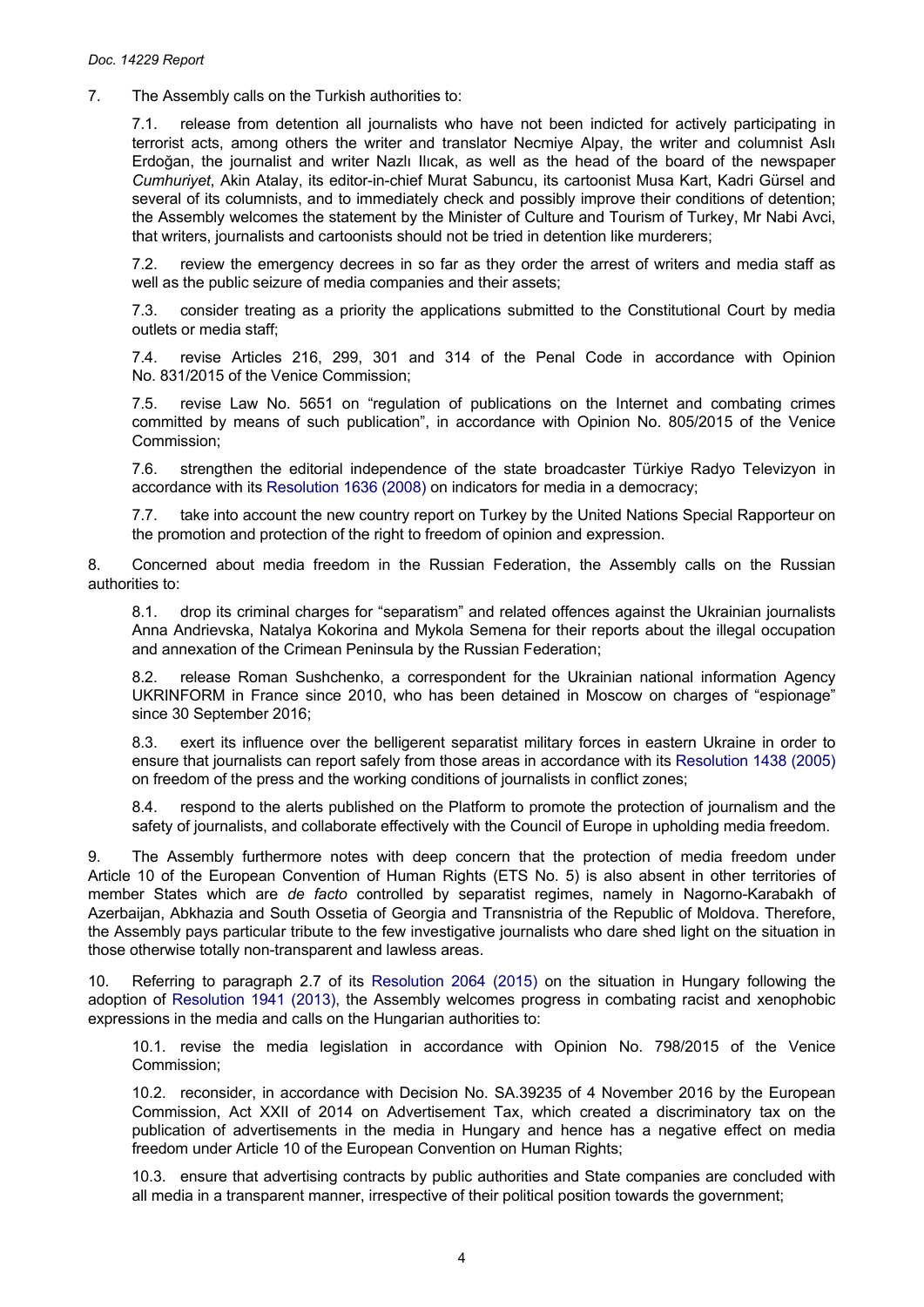10.4. strengthen media pluralism and diversity and ensure transparency of media ownership, especially where a media outlet is effectively held or controlled by a commercial entrepreneur who has been awarded public contracts.

11. Noting the recommendation of 27 July 2016 by the European Commission regarding the rule of law in Poland, which also included concerns over media legislation on the State broadcaster Telewizja Polska that had been adopted on 30 December 2015 and had become effective on 7 January 2016, the Assembly asks the Venice Commission to prepare an opinion on this law.

12. Noting the recent auction of private broadcasting licenses by the current Greek Government, the Assembly recalls that, while Article 10 of the European Convention on Human Rights allows States to require licenses for broadcasting, such restrictions need to be necessary in a democratic society and the award of such licenses has to be made in a transparent and reasoned process. Mere profitability concerns of private broadcasting are not a sufficient ground to revoke long existing licenses, especially as the digitalisation of broadcasting reduces the need, and thus the possibility, for governments to reduce the number of broadcasting licenses for technical reasons.

13. Regarding the media situation in Belarus, the Assembly welcomes the report of 21 September 2016 by the United Nations Special Rapporteur on the situation of human rights in Belarus. The Assembly regrets that media pluralism and diversity are still absent. This fact limits the Belarusian people in exercising public control over government conduct and especially hampers the respect of democratic standards during elections.

14. Several governments have tightened their anti-terrorism legislation by enlarging the criminal offence of aiding and abetting terrorist activities, as well as by allowing law-enforcement authorities to search and seize the work of journalists. However, overbroad applications of such laws are not permissible under Article 10 of the European Convention on Human Rights.

15. The Assembly is alarmed that journalists have sometimes been targeted by police action during violent demonstrations. While law-enforcement authorities can stop such demonstrations and order journalists to leave the scene, the physical integrity of those journalists and the integrity of their equipment must be respected. Media must not be hindered when reporting on such demonstrations, which are of public concern in a democracy.

16. Welcoming the fact that investigative journalists have revealed government misconduct in some member States, the Assembly is furthermore alarmed that many of those journalists have faced pressure by governments, law-enforcement authorities or organised crime. The rights of whistle-blowers and the right of journalists not to disclose their sources must be respected. The Assembly invites the Group of States against Corruption (GRECO), Transparency International and the Global Investigative Journalism Network to cooperate more closely in their work in this context.

17. Noting that the situation of public service broadcasting is difficult in several member States, the Assembly recalls that the independence of such broadcasters from governments has to be ensured through law and practice. Governments and parliaments must not interfere in the daily management and editorial work of such broadcasters, which should establish in-house codes of conduct for journalistic work and editorial independence from political sides. Senior management positions should be refused to people with clear party political affiliations.

18. Welcoming the efforts of the Ukrainian authorities to establish a strong public broadcasting system, the Assembly emphasises the importance of continuing without delay the full implementation of the public broadcasting law adopted by the Ukrainian Parliament in April 2014, and of transforming State media outlets into public service media.

19. Welcoming the fact-finding work on serious violations of media freedom by professional media organisations throughout Europe, the Assembly calls on member States, the European Union, the Organization for Security and Co-operation in Europe (OSCE) and the United Nations to join forces with the Council of Europe and support its Platform to promote the protection of journalism and safety of journalists. The Platform alerts and governmental responses should be used for in-depth analyses of serious cases of attacks on journalists and media freedom, especially where the severity and frequency of such attacks indicate systemic problems in member States.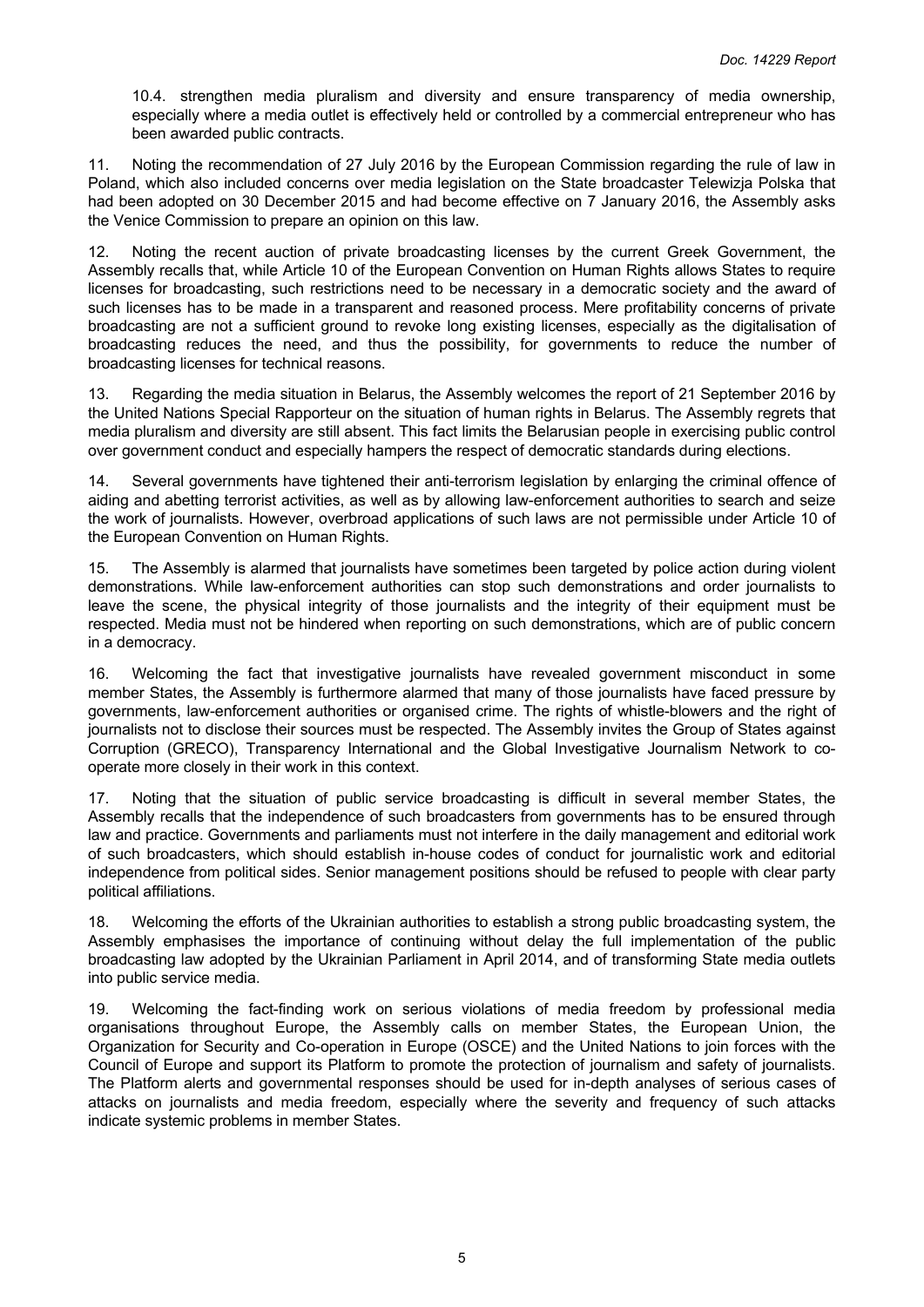# <span id="page-5-0"></span>**B. Draft recommendation<sup>3</sup>**

1. Recalling its Resolution … (2017) on attacks against journalists and media freedom in Europe, the Parliamentary Assembly thanks the Committee of Ministers for having established the Platform to promote the protection of journalism and safety of journalists, which is a unique tool for professional media organisations to alert the Council of Europe about serious attacks against media freedom and for governments of member States to respond to these alerts through the Committee of Ministers.

2. With regard to the high number of serious cases brought to the attention of member States through this Platform, the Assembly recommends that the Committee of Ministers:

2.1. allocate adequate resources to the functioning of the Platform, enabling targeted follow-up to the alerts;

2.2. remind member States of their commitment under Article 3 of the Statute of the Council of Europe (ETS No. 1) to co-operate sincerely and effectively in the realisation of the work of the Platform;

2.3. include Belarus in the countries addressed by the Platform.

3. In view of the serious threats to media freedom in conflict zones in member States as well as under the states of emergency declared by member States, the Assembly invites the Committee of Ministers to hold a thematic debate on this subject and stands ready to co-operate in such a thematic debate.

<sup>3.</sup> Draft recommendation adopted unanimously by the committee on 8 December 2016.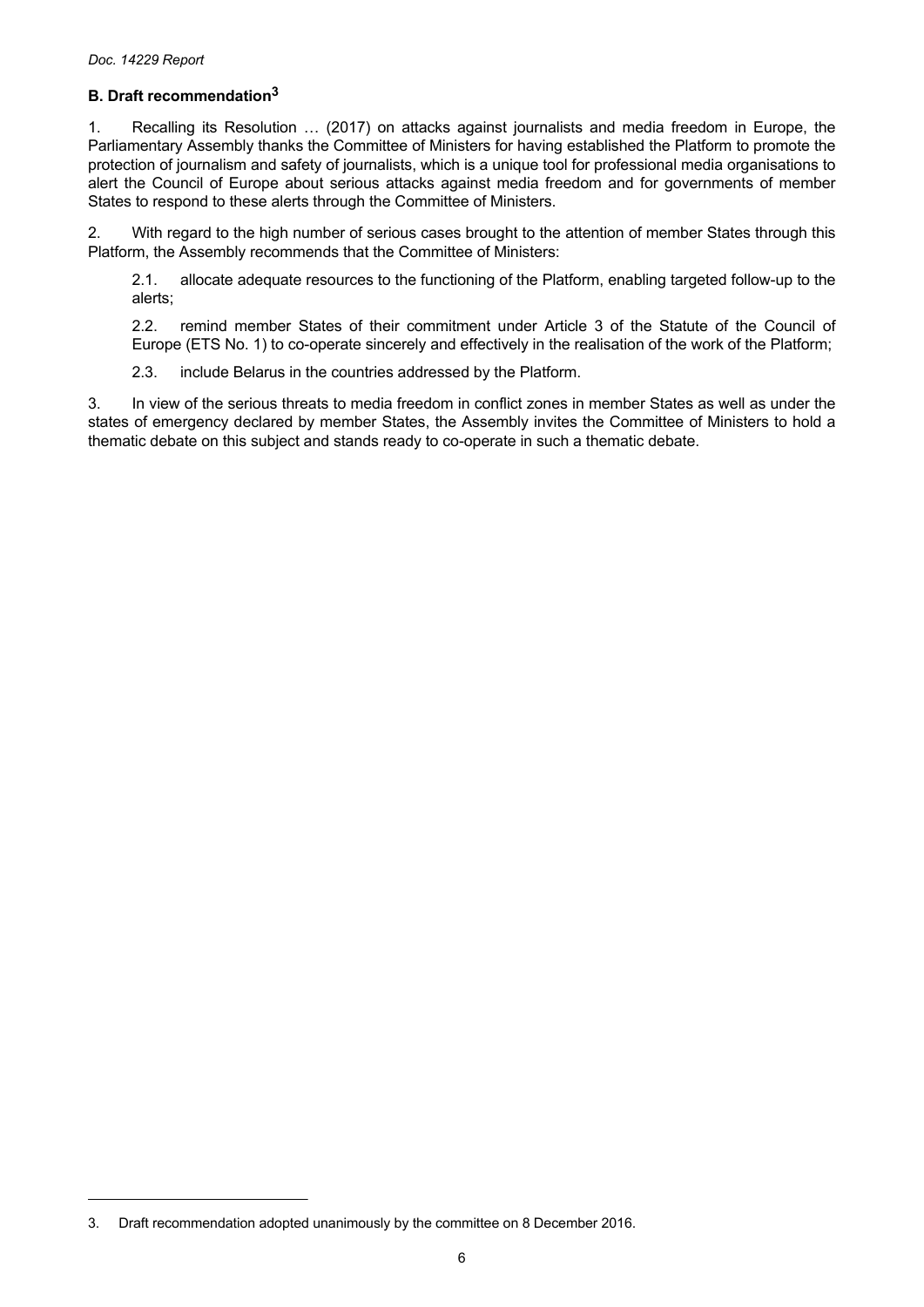## <span id="page-6-0"></span>**C. Explanatory memorandum by Mr Volodymyr Ariev, rapporteur**

## **1. Origin and aim of the report**

1. After the adoption of Parliamentary Assembly [Resolution](http://assembly.coe.int/nw/xml/XRef/Xref-DocDetails-en.asp?FileId=21544) 2035 (2015) and [Recommendation](http://assembly.coe.int/nw/xml/XRef/Xref-DocDetails-en.asp?FileId=21547) 2062 [\(2015\)](http://assembly.coe.int/nw/xml/XRef/Xref-DocDetails-en.asp?FileId=21547) on the protection of the safety of journalists and of media freedom in Europe, the Council of Europe Platform to promote the protection of journalism and safety of journalists became operational and since then collects and disseminates alerts posted by its partner organisations.<sup>4</sup> From April 2015 to 28 November 2016, there have been 230 alerts in 32 member States. 95 of those alerts have received an official reply by the member State concerned and 23 cases have been resolved. In total, 16 journalists were killed in that period.

2. These numbers show how important it is that media freedom and the safety of journalists are a priority for the Council of Europe. The aim of this report is to draw attention to the importance of media freedom for all member States of the Council of Europe as well as to raise awareness of the threats and attacks against journalists and media which have been reported to the Council of Europe through the Platform. I hope that, through this report, the functioning of the Platform and dialogue with governments will be improved.

3. The report is mainly based on the information published on the Council of Europe Platform. The cases presented in this report are structured by country and their chronology on the Platform. This report also takes account of the official replies and reactions by authorities in the member States concerned.

4. I am very grateful for having been invited to pursue fact-finding visits to Hungary (7-8 November 2016) and Turkey (13-14 November 2016). I wish to express my gratitude the parliamentary delegations of Hungary and Turkey, respectively, as well as their authorities and media representatives I was able to meet.

# **2. Follow-up to [Resolution 2035 \(2015\)](http://assembly.coe.int/nw/xml/XRef/Xref-DocDetails-en.asp?FileId=21544)**

5. [Resolution](http://assembly.coe.int/nw/xml/XRef/Xref-DocDetails-en.asp?FileId=21544) 2035 (2015) highlighted several cases of threats to media freedom which deserve our attention as to the follow-up given. I am also including under this section the information I gathered during my fact-finding visits to Hungary and Turkey.

## *2.1. Azerbaijan*

6. [Resolution](http://assembly.coe.int/nw/xml/XRef/Xref-DocDetails-en.asp?FileId=21544) 2035 (2015) expressed concern over the detention of Khadija Ismayilova, the criminal charges against Emin Huseynov and the closure of Radio Free Europe/Radio Liberty in Baku in December 2014. On 25 May 2016, the Supreme Court of Azerbaijan reversed two of the initial four charges against Ms Ismayilova and reduced her prison sentence to a suspended term of three and a half years, which led to her release from prison. On 8 August 2016, the Court for Serious Crimes ordered Khadija Ismayilova's suspended term to be shortened to 2 years and 3 months. Today, she is again working for Radio Free Europe/Radio Liberty in Baku. Faced with prosecution under tax law, Emin Huseynov received asylum in Switzerland on 19 October 2015, after having been hidden in the Swiss Embassy in Baku since mid-2014 and having been flown out of Azerbaijan by the Swiss Minister for Foreign Affairs in June 2015. He is publishing an internet website and works in Switzerland writing about Azerbaijan.

7. Furthermore, [Resolution](http://assembly.coe.int/nw/xml/XRef/Xref-DocDetails-en.asp?FileId=21544) 2035 (2015) referred to the Opinion No. 692/2012 of the European Commission for Democracy through Law (Venice Commission) on Azerbaijan's legislation pertaining to the protection against defamation<sup>5</sup> and the observations of the Council of Europe Commissioner for Human Rights in this regard (23 April 2014) and urged the Azerbaijani Parliament to amend its legislation in order to bring it into line with Azerbaijan's obligations under the European Convention on Human Rights (ETS No. 5) and with the legislative proposal made by the Plenum of the Supreme Court of Azerbaijan. Under the Programmatic Co-operation Framework by the Council of Europe and European Union, Azerbaijan hosted a roundtable on defamation legislation in Baku on 31 May 2016.<sup>6</sup> No alerts concerning defamation cases in Azerbaijan have been posted on the Platform.

<sup>4.</sup> [www.coe.int/en/web/media-freedom.](http://www.coe.int/en/web/media-freedom)

<sup>5.</sup> [www.venice.coe.int/webforms/documents/?pdf=CDL-AD\(2013\)024-e.](http://www.venice.coe.int/webforms/documents/?pdf=CDL-AD(2013)024-e)

<sup>6.</sup> [www.coe.int/en/web/freedom-expression/home/-/asset\\_publisher/RAupmF2S6voG/content/round-table-on](http://www.coe.int/en/web/freedom-expression/home/-/asset_publisher/RAupmF2S6voG/content/round-table-on-defamation-in-baku-azerbaijan)[defamation-in-baku-azerbaijan.](http://www.coe.int/en/web/freedom-expression/home/-/asset_publisher/RAupmF2S6voG/content/round-table-on-defamation-in-baku-azerbaijan)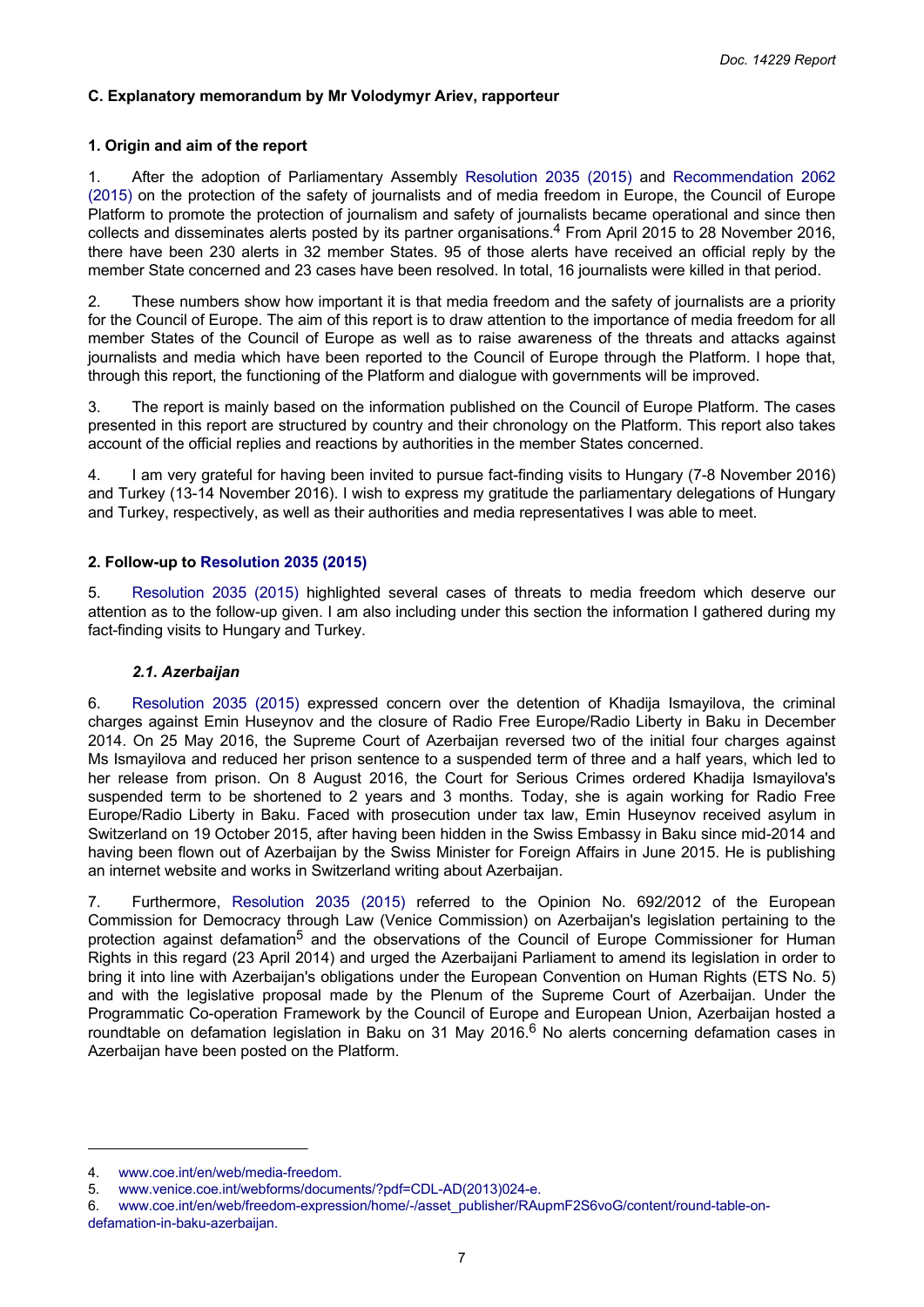# *2.2. Georgia*

<span id="page-7-0"></span>8. [Resolution](http://assembly.coe.int/nw/xml/XRef/Xref-DocDetails-en.asp?FileId=21544) 2035 (2015) noted with concern the controversial changes in media ownership in Georgia following the 2012 parliamentary elections and the recent adoption of legislation aimed at curbing the financial independence of private broadcasters and thus potentially influencing their editorial independence. On 10 June 2016, the Court of Appeals in Tbilisi upheld the City Court's decision concerning the ownership of the television channel Rustavi2, which granted 60% of the shares of Rustavi2 to Kibar Khalvashi and 40% to the company owned by Mr Khalvashi.

9. On 22 June 2016, the Prosecutor General's Office of Georgia concluded that the former founder of the television channel Rustavi 2, former manager of Mestro TV and former Georgian Ambassador to Russia, Erosi Kitsmarishvili, had committed suicide on 15 July 2014.

# *2.3. Hungary*

10. [Resolution](http://assembly.coe.int/nw/xml/XRef/Xref-DocDetails-en.asp?FileId=21544) 2035 (2015) urged the Hungarian Parliament to pursue further reforms of its legislation in order to improve the independence of the media regulatory authorities, the State news agency and the public service broadcasters, to increase transparency and pluralism in the private media, as well as to combat racist expressions against ethnic minorities. In addition, it invited the Venice Commission to identify the provisions which pose a danger to the right to freedom of expression and information through the media in the Hungarian Act CLXXXV of 2010 on Media Services and Mass Media, the Hungarian Act CIV of 2010 on the Freedom of the Press and the Fundamental Rules of Media Content and the Hungarian tax laws on progressive tax on advertising revenue for media.

11. On 19 and 20 June 2015, the Venice Commission adopted its Opinion No. 798/2015 on Media Legislation (ACT CLXXXV on Media Services and on the Mass Media, Act CIV on the Freedom of the Press, and the Legislation on Taxation of Advertisement Revenues of Mass Media) of Hungary.<sup>7</sup> This opinion concluded that the Press Act should integrate the principle of proportionality in defining illegal media content and should make it clear that disclosure of journalistic sources may be ordered by the court only where alternative reasonable means of obtaining the information have been exhausted or are unavailable; the Media Act should restrict heavy sanctions seriously affecting normal functioning of a media outlet; the rules governing election of the members of the Media Council should be changed; the State advertisement budgets should be allocated according to objective and transparent rules, and private media should be allowed to publish paid political advertisements; Act XXII should be reconsidered in order to ensure that the tax burden is distributed in a non-discriminatory manner.

12. During my fact-finding visit to Hungary, I met on 7 November 2016 with Mr Miklos Haraszti, United Nations Special Rapporteur on the situation of human rights in Belarus and former Representative on Media Freedom of the Organization for Security and Co-operation in Europe (OSCE), as well as Mr Balázs Barabás, foreign correspondent in Hungary for Digi24 Romanian news television, Mr Marton Gergely, suspended Deputy Editor-in-Chief of *Népszabadság* newspaper, Mr Robert Kotroczo, News Director at RTL Klub, Mr Laszlo M. Lengyel, Executive Co-Chair of the Hungarian Press Union, Mr Balàzs Nagy Navarro, Vice-President of the Independent Trade Union of Television and Filmmakers, and Mr Andras Petho, online journalist and founder of direkt36.hu.

13. On 8 November 2016, I met with Mr Krisztián Kecsmár, State Secretary for European Union and international co-operation of the Ministry of Justice and Ms Anikó Raisz, Senior Policy Adviser in the Ministry of Justice, Ms Monika Karas, President of the National Media and Info-Communications Authority, Mr András Koltay, Co-ordinating Member of the Media Council of the National Media and Info-Communications Authority, and Ms Janka Aranyosné Börcs, Director-General of the Office for the National Media and Info-Communications Authority, as well as Mr Zoltán Kovács, Government Spokesperson.

14. During these meetings, reference was made to the close co-operation established in the past between the Hungarian Government and the Council of Europe Secretary General. Some regretted that the Secretary General's work had deviated from earlier reports by the Commissioner for Human Rights and the Venice Commission.

15. Opinion No. 798/2015 of the Venice Commission was studied by the Hungarian Government, which underlined that the independence of the National Media and Info-Communications Authority had been ensured through the long, non-renewable terms of office of its members. Regarding Act XXII of 2014 on

<sup>7.</sup> [www.venice.coe.int/webforms/documents/?pdf=CDL-AD\(2015\)015-e.](http://www.venice.coe.int/webforms/documents/?pdf=CDL-AD(2015)015-e)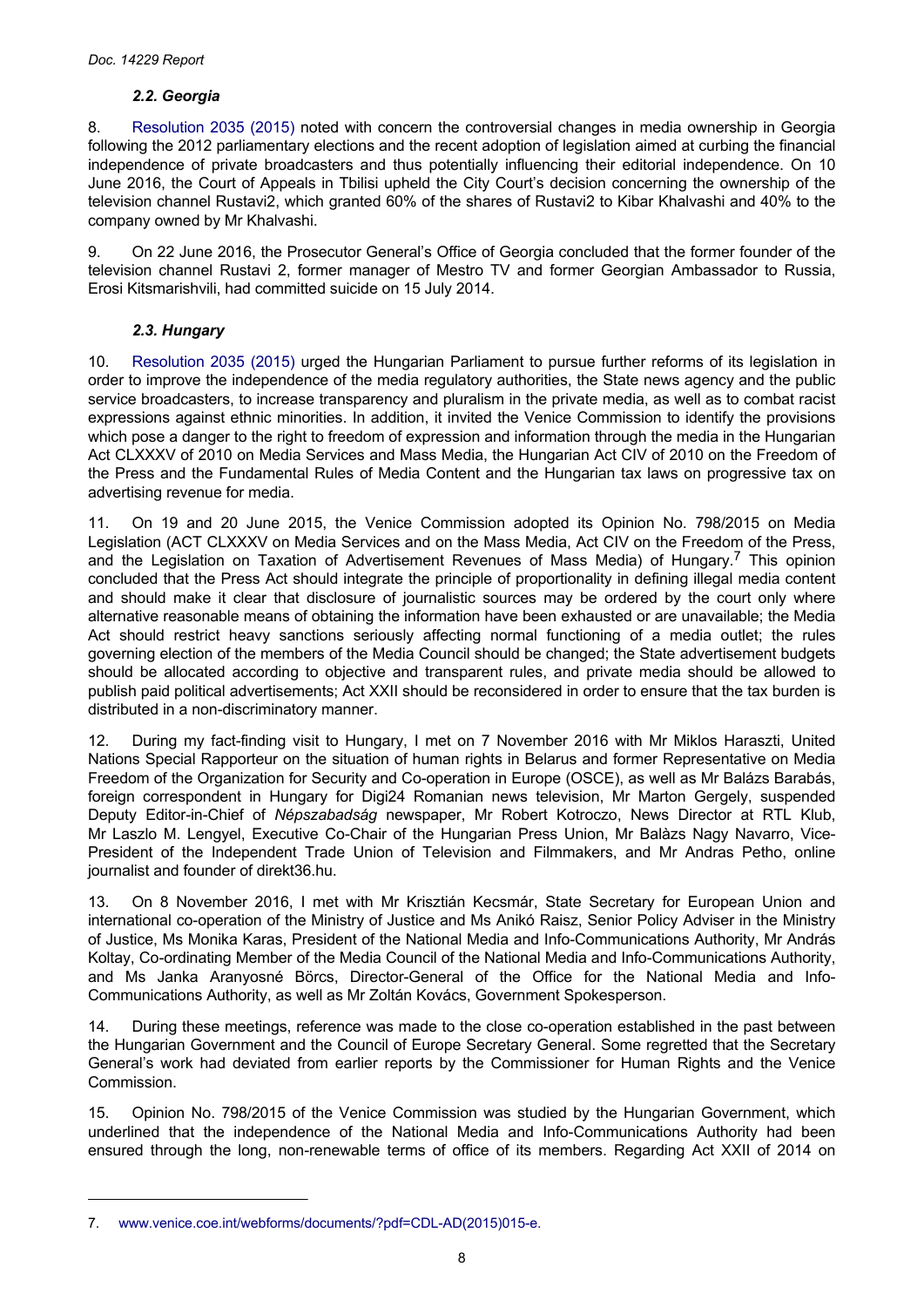<span id="page-8-0"></span>Advertisement Tax, the European Commission found in its Decision No. SA.39235 of 4 November 2016 a discriminatory taxation (as already found by the Venice Commission in its Opinion No. 798/2015) and thus a violation of the State aid norms of the European Union.<sup>8</sup>

16. I also heard that State authorities and public companies placed no or less frequent advertising with media which criticised the Hungarian Government. As media companies had been bought by businessmen who were supposedly close to leading members of the government, some emphasised that such acquisitions had been made with generous loans from State banks. In addition, those businessmen had their real economic interest in public contracts for major construction projects or other State procurement. Such practices would distort the media market and put unfair economic pressure on critical media.

17. Finally, I was informed that the State news agency Magyar Távirati Iroda was distributing news free-ofcharge, which again distorted the media market by making it economically uninteresting to produce own news. The State news agency's news would be used by many media outlets in a uniform manner, thus reducing media pluralism drastically.

#### *2.4. Italy*

18. Referring to the Opinion No. 715/2013 on the Italian legislation on defamation by the Venice Commission of 6-7 December 2013, <sup>9</sup>[Resolution](http://assembly.coe.int/nw/xml/XRef/Xref-DocDetails-en.asp?FileId=21544) 2035 (2015) urged the Italian Parliament to resume consideration of its legislation in accordance with this opinion.

19. On 17 November 2016, I was informed in writing by the Chairperson of the Italian Delegation to the Assembly, Mr Michele Nicoletti, that the Italian Chamber of Deputies and Senate are debating Government Bill No. 1119-B providing for an "Amendment to Law No. 47 of 8 February 1948 on the press, the Penal Code, the Code of Criminal Procedure, the Code of Civil Procedure and the Civil Code in relation to defamation, defamation by the press or other media, insult, as well as professional secrecy", with a view to abolishing detention for cases of defamation through the press.

#### *2.5. Russian Federation*

20. Referring to United Nations General Assembly Resolution A/RES/68/262 of 27 March 2014, which declared illegal the annexation of the Crimean Peninsula by the Russian Federation, [Resolution](http://assembly.coe.int/nw/xml/XRef/Xref-DocDetails-en.asp?FileId=21544) 2035 (2015) demanded that the Ukrainian film producer, Oleg Sentsov, should be transferred by the Russian authorities to the appropriate law-enforcement authorities of Ukraine without further delay. Having been abducted from Simferopol to Russia, Mr Sentsov has meanwhile been sentenced by a Russian military court in Rostov-on-Don to 20 years imprisonment in Yakutsk, Russia. His trial has been described by Amnesty International as a show trial.<sup>10</sup>

21. On 15 November 2016,<sup>11</sup> the Third Committee (Social, Humanitarian and Cultural) of the United Nations General Assembly approved a draft Resolution on the situation of human rights in the Autonomous Republic of Crimea and the City of Sevastopol (Ukraine), which noted "serious violations and abuses committed against residents of Crimea, in particular extrajudicial killings, abductions, enforced disappearances, politically motivated prosecutions, discrimination, harassment, intimidation, violence, arbitrary detentions, torture and ill**-**treatment of detainees and their transfer from Crimea to the Russian Federation, as well as reported abuses of other fundamental freedoms, including the freedoms of expression, religion or belief and association and the right to peaceful assembly". It urged the Russian Federation "to immediately release Ukrainian citizens who were unlawfully detained and judged without regard for elementary standards of justice, as well as those transferred across internationally recognised borders from Crimea to the Russian Federation".

22. Furthermore, Roman Sushchenko, a correspondent for the Ukrainian national information Agency UKRINFORM in France since 2010, is detained in Moscow on charges of espionage since 30 September 2016.

<sup>8.</sup> [http://ec.europa.eu/competition/elojade/isef/case\\_details.cfm?proc\\_code=3\\_SA\\_39235.](http://ec.europa.eu/competition/elojade/isef/case_details.cfm?proc_code=3_SA_39235)

<sup>9.</sup> [www.venice.coe.int/webforms/documents/?pdf=CDL-AD\(2013\)038-e.](http://www.venice.coe.int/webforms/documents/?pdf=CDL-AD(2013)038-e)

<sup>10.</sup> [https://www.amnesty.org/en/latest/news/2015/08/crimean-activists-hauled-before-a-russian-military-court/.](https://www.amnesty.org/en/latest/news/2015/08/crimean-activists-hauled-before-a-russian-military-court/)

<sup>11.</sup> [https://www.un.org/ga/search/view\\_doc.asp?symbol=A/C.3/71/L.26.](https://www.un.org/ga/search/view_doc.asp?symbol=A/C.3/71/L.26)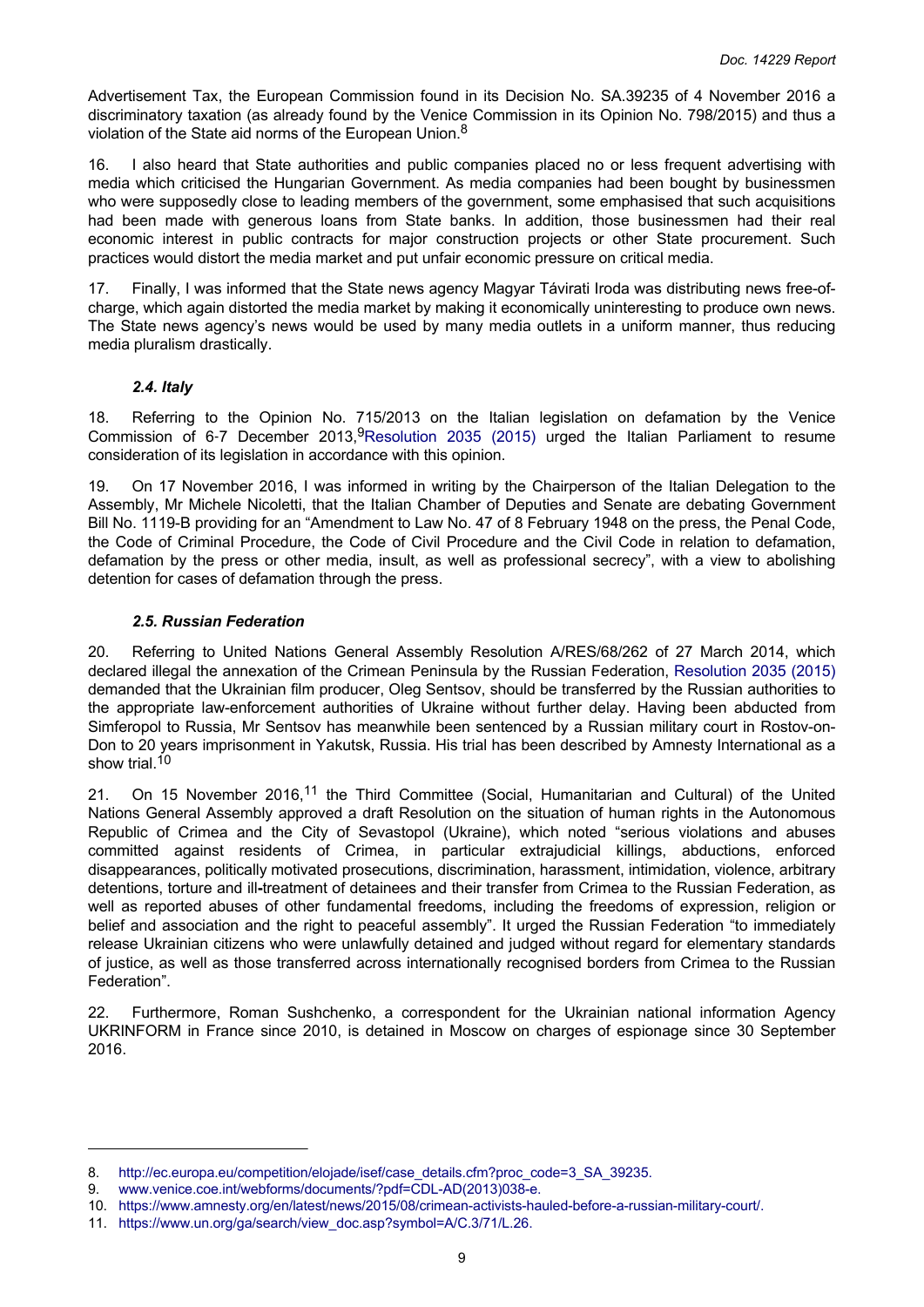# *2.6. Turkey*

<span id="page-9-0"></span>23. [Resolution](http://assembly.coe.int/nw/xml/XRef/Xref-DocDetails-en.asp?FileId=21544) 2035 (2015) welcomed the considerable reduction in the number of journalists detained in Turkey, but called for further legislative reforms concerning in particular Articles 216, 301 and 314 of the Turkish Penal Code, which could lead to arbitrary applications against journalists. In fact, the number of detained or imprisoned journalists fell from 66 in 2013 to 19 in October 2014.<sup>12</sup> In December 2014, Turkish police arrested several senior journalists and media executives of the private newspaper *Zaman*, which was linked to the Islamic cleric Fethullah Gülen. In March 2016, a Turkish court upheld the decision by the Turkish authorities to take over the *Zaman* newspaper company.<sup>13</sup>

24. In [Resolution](http://assembly.coe.int/nw/xml/XRef/Xref-DocDetails-en.asp?FileId=21544) 2035 (2015), the Assembly asked the Venice Commission to analyse the conformity with European human rights standards of Articles 216, 301 and 314 of the Turkish Penal Code and Law No. 5651 of Turkey, as well as their application in practice. On 11 and 12 March 2016, the Venice Commission adopted its Opinion No. 831/2015 on Articles 216, 299, 301 and 314 of the Penal Code of Turkey.<sup>14</sup> This Opinion acknowledged that some progress had been made in Turkey with respect to the application of the articles concerned, but concluded that the progress made was clearly insufficient: "All articles subject to the present opinion provide for excessive sanctions and have been applied too widely, penalising conduct protected under the ECHR, in particular its Article 10 and the related case-law as well as conduct protected under Article 19 ICCPR."

25. On 10 and 11 June 2016, the Venice Commission adopted its Opinion No. 805/2015 on Law No. 5651 on the regulation of publications on the internet and combating crimes committed by means of such publications ("the Internet Law").<sup>15</sup> The opinion concluded *inter alia* that a list of less intrusive measures than that of access-blocking/removal of content should be introduced in the Law and that the system of accessblocking by a decision of the Presidency of Telecommunications without prior judicial review should be reconsidered.

26. Following the failed military coup d'état on 15 July 2016 and the declaration of a state of emergency, the Turkish Government has notified the Council of Europe of its derogation from the European Convention on Human Rights under Article 15 of that Convention on 21 July 2016. Under this state of emergency and Presidential Decree No. 668, 45 newspapers, 15 magazines, 16 television channels, 23 radio stations, 3 news agencies as well as 29 publishers and distributors have been closed by the government, according to Human Rights Watch.16 In addition, some 47 former staff members of the *Zaman* newspaper received arrest warrants after the failed military coup d'état. In total, more than 100 journalists were detained or imprisoned and the accreditation of some 330 journalists has been withdrawn by the Turkish authorities, according to the Committee to Protect Journalists.<sup>17</sup>

27. A derogation from the European Convention on Human Rights under its Article 15 suspends neither its application nor the jurisdiction of the European Court of Human Rights. In addition, the obligations under the Statute of the Council of Europe (ETS No. 1) continue to fully apply during a state of emergency.

28. The Council of Europe Commissioner for Human Rights produced a memorandum on the human rights implications of the measures taken under the state of emergency in Turkey on 7 October 2016.<sup>18</sup> In his memorandum, Mr Nils Muižnieks found it "very problematic that the Turkish Government already introduced amendments to many laws through emergency decrees, thus entirely bypassing ordinary legislative procedure. These include such crucial laws as the Anti-Terrorism Law, Code of Criminal Procedure or the Provincial Administration Law which are likely to have a direct impact on the protection of human rights in Turkey, an impact which would carry on after the lifting of the state of emergency. In the Commissioner's opinion, it would be appropriate to repeal these amendments at the end of the state of emergency and resubmit them, if necessary, to the Parliament for enactment, after a proper parliamentary procedure".

29. On 18 November 2016, the United Nations Special Rapporteur on the promotion and protection of the right to freedom of opinion and expression, Mr David Kaye, stated in his first conclusions on his country visit to Turkey:<sup>19</sup> "Since the imposition of the state of emergency in July, the Council of Ministers has issued

<sup>12.</sup> Assembly report on Protection of media freedom in Europe [\(Doc. 13664\)](http://assembly.coe.int/nw/xml/XRef/Xref-DocDetails-en.asp?FileId=21350), paragraphs 133 and 134.

<sup>13.</sup> [https://cpj.org/2016/03/istanbul-court-to-appoint-trustees-for-zaman-today.php.](https://cpj.org/2016/03/istanbul-court-to-appoint-trustees-for-zaman-today.php)

<sup>14.</sup> [www.venice.coe.int/webforms/documents/?pdf=CDL-AD\(2016\)002-e.](http://www.venice.coe.int/webforms/documents/?pdf=CDL-AD(2016)002-e)

<sup>15.</sup> [www.venice.coe.int/webforms/documents/?pdf=CDL-AD\(2016\)011-e.](http://www.venice.coe.int/webforms/documents/?pdf=CDL-AD(2016)011-e)

<sup>16.</sup> [https://www.hrw.org/news/2016/07/28/turkey-media-shut-down-journalists-detained.](https://www.hrw.org/news/2016/07/28/turkey-media-shut-down-journalists-detained)

<sup>17.</sup> [https://cpj.org/europe/turkey/.](https://cpj.org/europe/turkey/)

<sup>18.</sup> [https://wcd.coe.int/com.instranet.InstraServlet?](https://wcd.coe.int/com.instranet.InstraServlet?command=com.instranet.CmdBlobGet&InstranetImage=2950192&SecMode=1&DocId=2391372&Usage=2)

[command=com.instranet.CmdBlobGet&InstranetImage=2950192&SecMode=1&DocId=2391372&Usage=2.](https://wcd.coe.int/com.instranet.InstraServlet?command=com.instranet.CmdBlobGet&InstranetImage=2950192&SecMode=1&DocId=2391372&Usage=2)

<sup>19.</sup> [www.ohchr.org/EN/NewsEvents/Pages/DisplayNews.aspx?NewsID=20891&LangID=E.](http://www.ohchr.org/EN/NewsEvents/Pages/DisplayNews.aspx?NewsID=20891&LangID=E)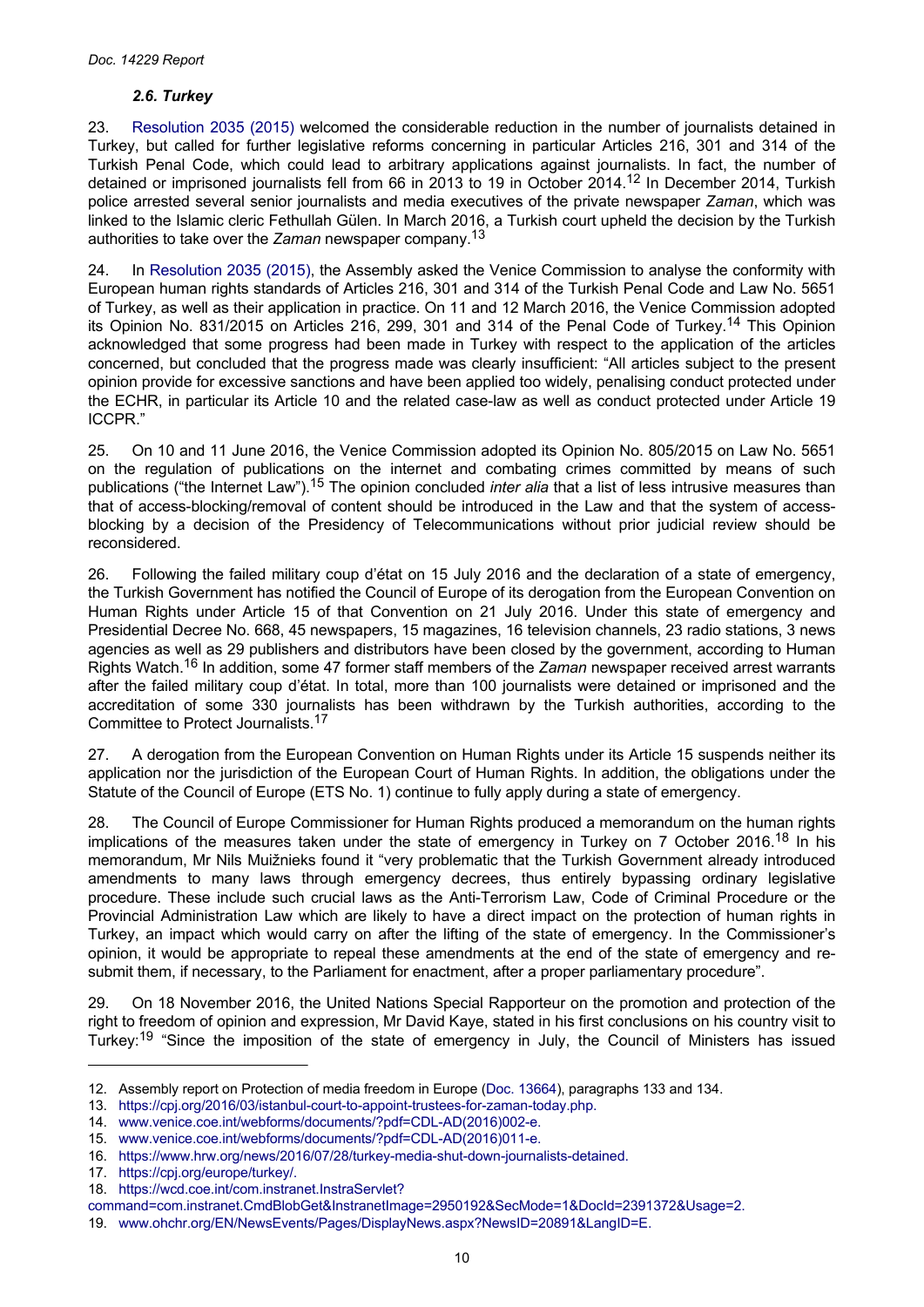ten decrees with the force of law granting the Turkish authorities wide-ranging powers. According to the State of Emergency Law adopted in the early 1980s, the scope of such decrees should be limited to the emergency situation, but the decrees have increasingly broadened to terrorism beyond FETÖ, the Gülenist organisation deemed terrorist under the law. Article 2(4) of Decree 668, issued on 25 July 2016, provides for the closing of numerous TV and radio stations, newspapers, periodicals and distribution companies under the accusation that they belong to, are connected to or are in contact with terrorist organizations posting a threat to national security. These decrees – that is Decree No. 667 of 22 July 2016, Decree No. 668 of 27 July 2016, Decree No. 669 of 31 July 2016, Decrees Nos. 670 and 671 of 17 August 2016, Decrees Nos. 672, 673, and 674 of 1 September 2016, and Decrees Nos. 675 and 676 of 29 October 2016 – have also facilitated a number of restrictions to the right to freedom of media and expression, particularly the use of Decree No. 672 to crack down on the expression of those deemed terrorists, and the use of Decree No. 676 to suspend 370 associations on 11 November 2016. They have also reduced or eliminated altogether the ability to challenge detentions, enjoy the right of access to counsel, and travel abroad (by virtue of passport confiscations). The state of emergency Decrees Nos. 667 and 668 established impunity for those responsible for removals of employees, among other things, preventing accountability for abuses."

30. During my fact-finding visit to Ankara, I met with the UN Special Rapporteur David Kaye (Ankara, 13 November 2016) as well as Mr Hacı Ali Açikgül, Director of the Bureau on Human Rights of the Ministry of Justice, Mr Şenol Göka, Director General of the Turkish Radio and Television Corporation (TRT), and Professor Engin Yildirim, Vice-President of the Constitutional Court (Ankara, 14 November 2016). For clarification of facts, I submitted on 14 November the following written questions to the Ministry of Justice which promised to provide an answer before December 2016:

- How many journalists, writers and publishers are currently detained in prison for alleged links to terrorist organisations? How many of them have been informed of the criminal charges against them, and how many are currently under court trials?
- How many media companies have been closed or confiscated after the failed coup d'état of 15 July 2016? The assets (technical equipment, archives, audiovisual material, bank accounts and real estate) of how many of those companies are being auctioned, or by whom have they been taken over?
- Articles 299 (defamation of the President) and 301 (public denigration of the Turkish Nation, the Turkish Republic, the Grand National Assembly, the judicial institutions, the military or police organisations) of the Turkish Penal Code require the approval of the Minister of Justice for legal prosecutions under these articles. How many requests for prosecution under Articles 299 and 301 has the Ministry of Justice received in 2015 as well as in 2016, and how many requests have been granted by the Minister of Justice?
- In its Opinion No. 831/2015 on Articles 216, 299, 301 and 314 of the Penal Code of Turkey, the Venice Commission stated: "All articles subject to the present opinion provide for excessive sanctions and have been applied too widely, penalising conduct protected under the European Convention on Human Rights, in particular its Article 10 and the related case law, as well as conduct protected under Article 19 of the International Covenant on Civil and Political Rights." What does the Minister of Justice, and the Turkish Government in general, intend to do in this respect?
- Following the emergency meeting of the High Council of Judges and Prosecutors on 16 July 2016, 2 745 judges and several members of the High Council were dismissed. This number seems to have increased in the meantime. How many judges and prosecutors have been dismissed after the failed coup d'état of 15 July 2016, and how many have been recruited since?

31. In Istanbul on 14 November, I met Mr Nazım Alpman, President of the Istanbul Branch of the Progressive Journalists Association, Ms Yonca Cingöz, Foreign Relations Coordinator of the Turkish Publishers Association, Mr Gökhan Durmuş, President of the Journalists Union of Turkey, Mr Turgay Olcayto, President of the Turkish Journalists Association, Ms Sibel Güneş, Secretary General of the Turkish Journalists Association and Mr Niyazi Dalyancı, Board Member of the Turkish Journalists Association, Professor Murat Önok, Vice-President of the Turkish Press Council and Board Member of Transparency International, Mr Erol Önderoğlu, Representative of Reporters without Borders, Mr Andrew Finkel, Founding Vice-President of the journalism platform platform24.org, Mr Tora Pekin, Legal Counsel of *Cumhuriyet* newspaper, Mr Fikret İlkiz, lawyer, Mr Turgut Kazan, lawyer, and Mr Nedim Şener, journalist and writer.

32. I wish to thank the representatives of the Turkish authorities and the media representatives for their frank and very helpful discussions. Considering the extremely difficult situation in Turkey after the failed coup d'état and the continuing threats of terrorist acts, an increasing flow of refugees and the war in neighbouring Syria, media freedom is particularly vital to establish public trust in the democratic institutions of Turkey.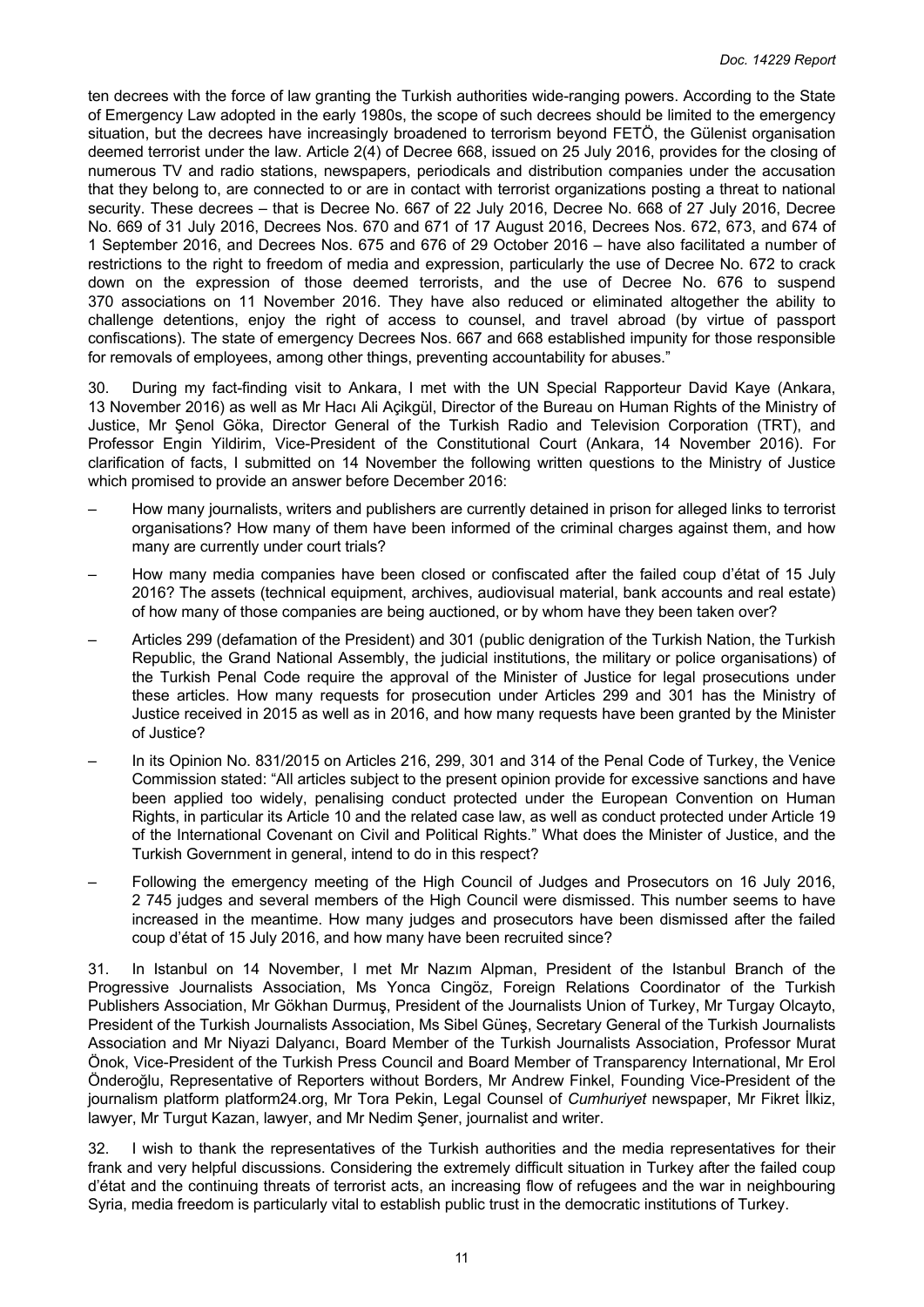#### <span id="page-11-0"></span>*Doc. 14229 Report*

33. I was informed that the Constitutional Court had received approximately 40 000 applications after the failed coup d'état of 15 July 2015 and would probably receive some 100 000 applications by the end of 2016. I also heard of the legal insecurity of whether individual acts of public authorities under the emergency decrees could be legally challenged before the Constitutional Court. In such circumstances, I find it very worrying that journalists, writers and media executives are kept in detention without having been indicted of having committed terrorist acts, and that media companies were closed and their assets seized.

34. As I have been informed about poor prison conditions, it would be an act of fair justice to release those journalists, especially if they have health problems. I was given the names of Ms Necmiye Alpay, Ms Aslı Erdoğan, Ms Nazlı Ilıcak as well as the head of the board of the newspaper *Cumhuriyet*, Akin Atalay, its editor-in-chief Murat Sabuncu and its cartoonist Musa Kart. These journalists are only a small number of those whose detention should be ended while they are awaiting trial. At the end of my fact-finding visit to Turkey, I made an appeal to the Turkish authorities to release from detention all journalists who have not been indicted for actively participating in terrorist acts.20 It seems this appeal was echoed in the Grand National Assembly of Turkey.<sup>21</sup>

35. Until recently, members of the Grand National Assembly of Turkey were able to visit persons detained in prison. Since this possibility has been withdrawn, the work of the Grand National Assembly has been hampered, including its Inquiry Committee on Human Rights and its Inquiry Committee on the coup d'état of 15 July. The democratic oversight of government conduct is a vital element for democratic stability and the deep security of a State.

36. The Committee on Political Affairs and Democracy requested, on 7 November 2016, the Venice Commission to produce an opinion on the emergency decrees which affect the media situation in Turkey. This opinion is likely to be adopted by the Venice Commission after the first part-session 2017 of the Assembly. Likewise, the report to the United Nations Human Rights Council by the UN Special Rapporteur on the promotion and protection of the right to freedom of opinion and expression is foreseen for March 2017. As the state of emergency has been extended until January 2017, further emergency measures against the media are possible. It is therefore not possible at this stage to draw final conclusions on the media situation in Turkey. Accordingly, I suggest that the Assembly remains seized of this issue and come back to it before the end of 2017.

# *2.7. Ukraine*

37. The situation in Ukraine was addressed on a number of issues. As regards the killings of, and the alleged targeted attacks on, journalists in the armed conflict in eastern Ukraine, the authorities of Ukraine were called upon to do their utmost to investigate those attacks and bring the perpetrators before domestic courts. I can report that the situation in eastern Ukraine remains regrettably the same: the separatist forces have access to heavy weaponry and continue fighting, thus making it impossible for the Ukrainian authorities to ensure respect of the rule of law and human rights in those areas. In paragraph 19.2 of [Resolution](http://assembly.coe.int/nw/xml/XRef/Xref-DocDetails-en.asp?FileId=21544) 2035 [\(2015\)](http://assembly.coe.int/nw/xml/XRef/Xref-DocDetails-en.asp?FileId=21544), the Assembly invited the Commissioner for Human Rights to pay particular attention to the situation of media freedom in all conflict zones in Europe, particularly in eastern Ukraine. In his future report to the Assembly, the Commissioner will surely address this issue.

38. [Resolution](http://assembly.coe.int/nw/xml/XRef/Xref-DocDetails-en.asp?FileId=21544) 2035 (2015) condemned the systematic harassment of the free and independent media in Russian-occupied Crimea, including the raid on the ATR television station. Since then, ATR and other Crimean-Tartar media have been closed down by the Russian authorities in the wake of their illegal occupation and annexation of the Crimea region of Ukraine.

39. In this context, I should like to recall the public broadcasting law adopted by the Ukrainian Parliament in April 2014,<sup>22</sup> which was welcomed by the OSCE Representative on Freedom of the Media.<sup>23</sup> Targeted cooperation between the Council of Europe and the Ukrainian authorities has been established through the Council of Europe Project "Strengthening Freedom of the Media and Establishing a Public Broadcasting System in Ukraine",<sup>24</sup> and further emphasis should be put on the implementation of the law of 2014.

<sup>20.</sup> [www.assembly.coe.int/nw/xml/News/News-View-EN.asp?newsid=6410&lang=2&cat=21.](http://www.assembly.coe.int/nw/xml/News/News-View-EN.asp?newsid=6410&lang=2&cat=21)

<sup>21.</sup> [www.hurriyetdailynews.com/journalists-writers-cartoonists-shouldnt-be-tried-with-arrest-turkish-minister.aspx?](http://www.hurriyetdailynews.com/journalists-writers-cartoonists-shouldnt-be-tried-with-arrest-turkish-minister.aspx?pageID=238&nID=106271&NewsCatID=338) [pageID=238&nID=106271&NewsCatID=338.](http://www.hurriyetdailynews.com/journalists-writers-cartoonists-shouldnt-be-tried-with-arrest-turkish-minister.aspx?pageID=238&nID=106271&NewsCatID=338)

<sup>22.</sup> [http://cedem.org.ua/en/library/law-of-ukraine-on-public-television-and-radio-broadcasting-of-ukraine/.](http://cedem.org.ua/en/library/law-of-ukraine-on-public-television-and-radio-broadcasting-of-ukraine/)

<sup>23.</sup> [www.osce.org/fom/118565.](http://www.osce.org/fom/118565)

<sup>24.</sup> [www.coe.int/en/web/kyiv/strengthening-freedom-of-media-and-establishing-a-public-broadcasting-system-in-ukraine.](http://www.coe.int/en/web/kyiv/strengthening-freedom-of-media-and-establishing-a-public-broadcasting-system-in-ukraine)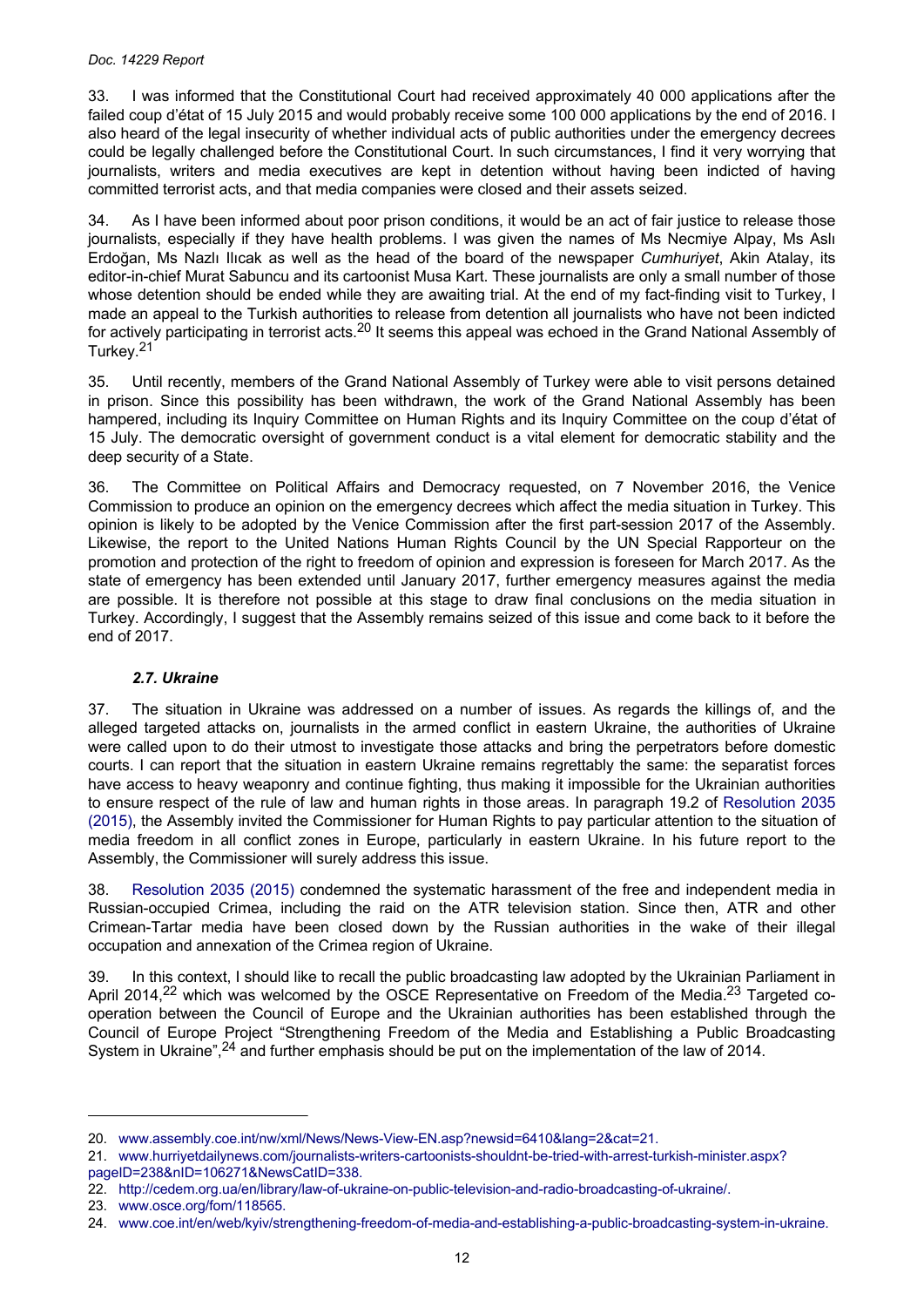# <span id="page-12-0"></span>**3. Alerts posted on the Council of Europe Platform**

40. It becomes clear from the number and quality of the alerts posted on the Platform to promote the protection of journalism and safety of journalists, that the media situation in Europe requires particular attention. National authorities have often replied in detail and were able to clarify the case or subject matter. In this regard, the Platform has proven to be a useful tool with a high added value by providing a mechanism for media non-governmental organisations (NGOs) and governments to in fact discuss serious threats to media freedom.

41. The Platform categorises the cases into attacks on physical safety and integrity of journalists, detention and imprisonment of journalists, harassment and intimidation of journalists, impunity, as well as other acts having chilling effects on media freedom. For this report, I wish to focus on those Platform alerts which are particularly serious. However, all Platform alerts deserve to be followed up and should be responded to by the respective national authorities in member States.

## *3.1. Deaths of journalists*

42. Violent deaths of journalists are an attack on the rule of law and democracy. Resolution A/RES/68/163 of the United Nations General Assembly on the safety of journalists and the issue of impunity reminds us all that we cannot tolerate that such murders are met with impunity. The following alerts therefore deserve special attention.

43. Pavel Sheremet, a Belarusian journalist working for online investigative newspaper *Ukrayinska Pravda* and Radio Vesti, was killed in a car explosion in Kyiv on 20 July 2016. The car belonged to Olena Prytula, editor at *Ukrayinska Pravda*. Pavel Sheremet was a Belarusian journalist and TV host who was imprisoned by the Government of Belarus in 1997 and had been working in Russia as a TV host and journalist before moving to Kyiv around five years ago.

44. Mustafa Cambaz, a Turkish photojournalist with the daily newspaper *Yeni Şafak* was killed during the failed coup of 15 July 2016 in Turkey. According to his newspaper, he died of a gunshot wound to the head when soldiers opened fire on the crowds in the Çengelköy neighbourhood of Istanbul in the early hours of 16 July 2016.

45. Journalist and radio host Luka Popov from northern Serbia was found dead in his home in Srpski Krstur on 17 June 2016. According to the Serbian daily *Blic*, Popov's body was found with visible injuries and he had apparently been "tortured and murdered". Three people have been arrested in connection with the crime.

46. Naji Jerf, a Syrian journalist, was gunned down in a busy street of Gaziantep (Southeastern Turkey) on 27 December 2015. He was the founder and editor of the opposition magazine *Henta* and had made several films about atrocities by both Daesh and the Syrian Government.

## *3.2. Physical attacks against journalists*

47. Many journalists have faced serious physical attacks for their work. Several of those attacks have not yet been resolved. I wish to recall the following alerts, in the alphabetical order of the countries concerned.

48. Stoyan Tonchev, a reporter for the news portal "Hello Bulgaria", was assaulted and beaten with baseball bats on 14 January 2016 in his hometown Pomorie. The journalist, who was a candidate during the last local elections in Bulgaria, was left with serious head and skull injuries. Vesselin Dimitrov from the European Centre for Press and Media Freedom in Leipzig, Germany, stated that "Stoyan Tonchev's website is a brave platform uncovering the questionable operations of the municipality in Pomorie. His brutal beating is an act that exemplifies the stagnation of Bulgaria's progress towards a free democratic society".<sup>25</sup> There has been no reaction by the Bulgarian Government to this alert so far.

49. The Croatian freelance journalist Željko Peratović, chief editor of the 45lines.com website, was beaten up by three unidentified assailants at his home in Luka Pokupska on 28 May 2015. He believed the attack was prompted by his articles about the trial in Munich (Germany) of Josip Perković for the murder of Stjepan Djurekovic near Munich in 1983. Josip Perković was a former director of the Yugoslav-era Croatian State Security Service (SDS). Following his visit to Croatia, the Commissioner for Human Rights expressed on 29 April 2016 his concern about the inadequate response by the Croatian authorities to the reported cases of physical attacks, death threats and intimidation against journalists.<sup>26</sup>

<sup>25.</sup> [https://ecpmf.eu/news/threats/archive/bulgarian-beaten-up-ecpmf-calls-for-inquiry.](https://ecpmf.eu/news/threats/archive/bulgarian-beaten-up-ecpmf-calls-for-inquiry)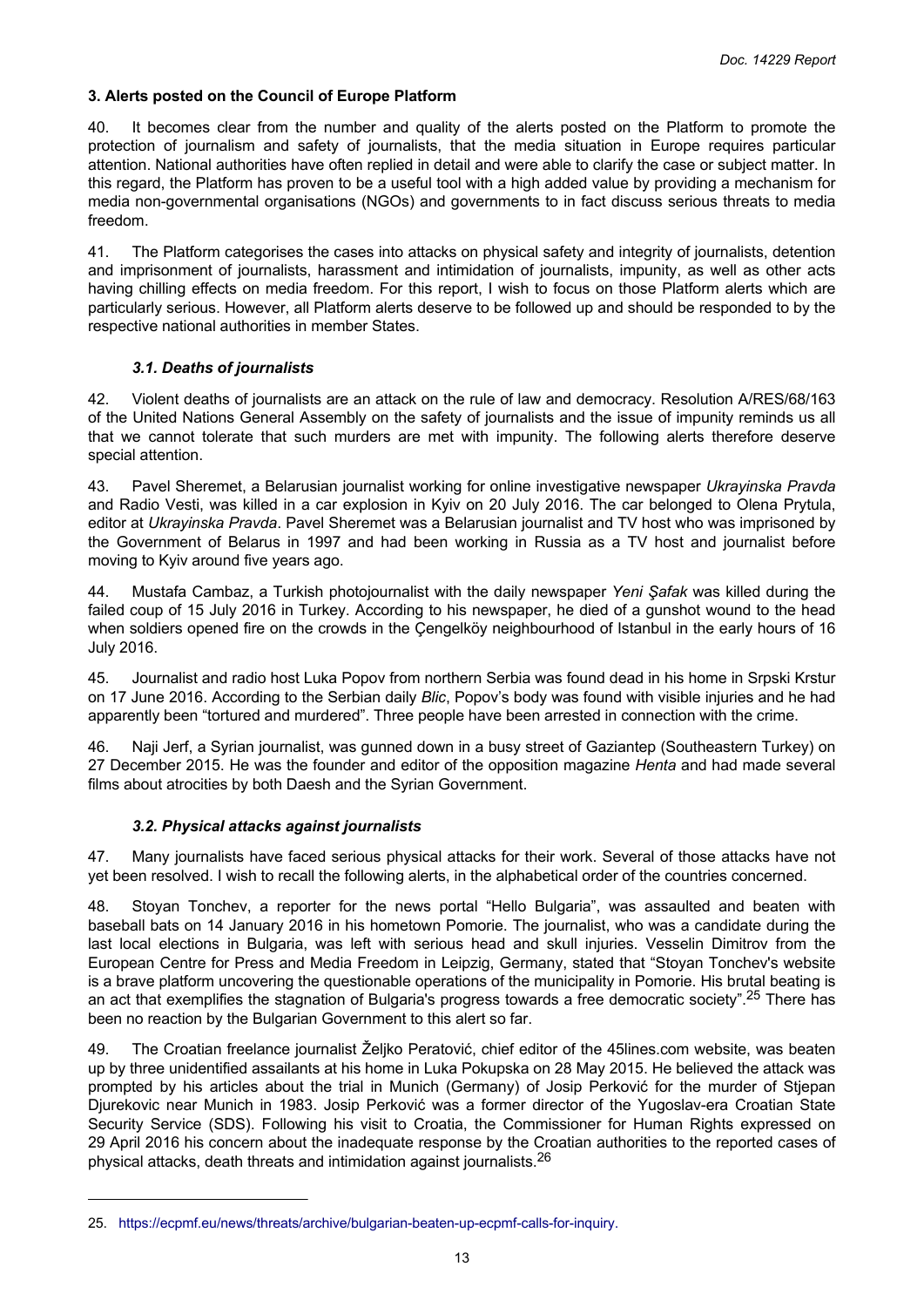50. On 22 October 2015, David Perrotin, a journalist at Buzzfeed France, was attacked by around 10 young men participating in a rally against the coverage of the Israeli-Palestinian conflict by Agence France Presse (AFP). Following police intervention, the journalist was sheltered in the headquarters of the AFP, which was protected by a row of policemen. David Perrotin filed charges the next day. The attackers have been linked to the Jewish Defence League, which has been declared a terrorist organisation by the United States and has also been outlawed by Israel.<sup>27</sup>

51. On 9 November 2015 in the Landes region of France, around 10 journalists working for the public broadcasters France 2 Bordeaux and France 3 Aquitaine were attacked by residents while following members of the Bird Protection League (LPO) during an operation against chaffinch poaching. The journalists subsequently filed complaints for assaults and threats, illicit confiscation of the camera, as well as vehicle damages.

52. On 10 March 2016, the Greek journalist Petros Anastassiades was violently attacked and beaten up by "Golden Dawn" members while covering a meeting on migration for the *Rizospastis* newspaper at the Regional Council of Attica. The attack occurred while Elias Panagiotaros, a "Golden Dawn" Member of Parliament, was delivering what media reports called hate speech. In their response of 2 June 2016, the Greek authorities stated that the police were not in the meeting room, but outside the building.

53. The Greek freelance journalist Demitrios Perros, working for the municipal radio Athens 9,84FM, was brutally attacked by unknown assailants on 4 February 2016 while covering a protest rally in Athens. In their response of 20 April 2016, the Greek authorities confirmed the facts and stated that a police investigation into the attack and a preliminary administrative inquiry into the police conduct during the protest rally had been started.

54. Two Italian journalists and support staff have received death threats for reporting on mafia boss Vittorio Casamonica's funeral, held in Rome on 21 August 2015. A second attack occurred on 23 August 2015 in Rome when a team from the public television channel RAI 3 were shooting video in the Appio area, where several members of the Casamonica family are living, were attacked by local residents who threatened to kill them if they did not stop filming. In its reply of 10 June 2016, the Italian Ministry of Foreign Affairs explained the legal basis for protecting journalists in organised crime cases.

55. On 27 September 2016, the Director of the Community of Investigative Journalists, Grigory Pasko, was attacked in the city of Barnaul (Altai region) in Russia by two unknown assailants. He escaped with concussion and a bruise to half of his face. The previous day, a local newspaper quoted a local nationalist activist calling Pasko a "foreign agent". He was in Barnaul to give a seminar on investigative-reporting techniques. Pasko has previously served time in prison for which he was recognised as a prisoner of conscience by Amnesty International.

56. Dmitri Remisov, the Rostov-on-Don regional correspondent for Rosbalt news agency, told the agency he was repeatedly assaulted by police officers while being questioned at the regional Centre for Counteracting Extremism on 11 August 2016. He filed a complaint against police officers, Rosbalt reported.

57. On 17 March 2016, two unidentified individuals attacked Igor Rudnikov, the founder and editor of the newspaper *Novaye kolyosa* (New Wheels) and deputy of the Kaliningrad District Parliament. Mr Rudnikov was hospitalised with knife injuries and was placed in intensive care. He did not recognise his assailants.

58. On 9 March 2016, a group of masked men attacked a minibus of six Russian and international journalists and human rights activists at the border between the Russian republics of Ingushetia and Chechnya and then set fire to the bus.

59. Sergey Vinokurov, a correspondent for the weekly politics and news magazine *Sobesednik* in Russia was severely assaulted outside its editorial offices on 25 February 2016. Police have opened an investigation.

60. After having covered many issues in Chechnya (Russian Federation) and lately a controversial wedding between an official security officer and a 17-year-old girl, Russian investigative journalist Elena Milashina received, on 9 June 2015, a warning from GroznInform, which is a State-run (Chechnya) news agency: "Like Politkovskaya, Milashina has been awarded international prizes and there is no doubt that the next sacral victim will be precisely Elena Milashina. Except that she won't be killed by someone from Caucasus but by some fascists who will be hired for the purpose".

<sup>26.</sup> [www.coe.int/en/web/commissioner/-/croatia-high-time-to-create-a-tolerant-and-inclusive-society.](http://www.coe.int/en/web/commissioner/-/croatia-high-time-to-create-a-tolerant-and-inclusive-society)

<sup>27.</sup> [www.jpost.com/Diaspora/Far-right-Jewish-mob-tries-to-storm-offices-of-anti-Israel-French-journalist-429920.](http://www.jpost.com/Diaspora/Far-right-Jewish-mob-tries-to-storm-offices-of-anti-Israel-French-journalist-429920)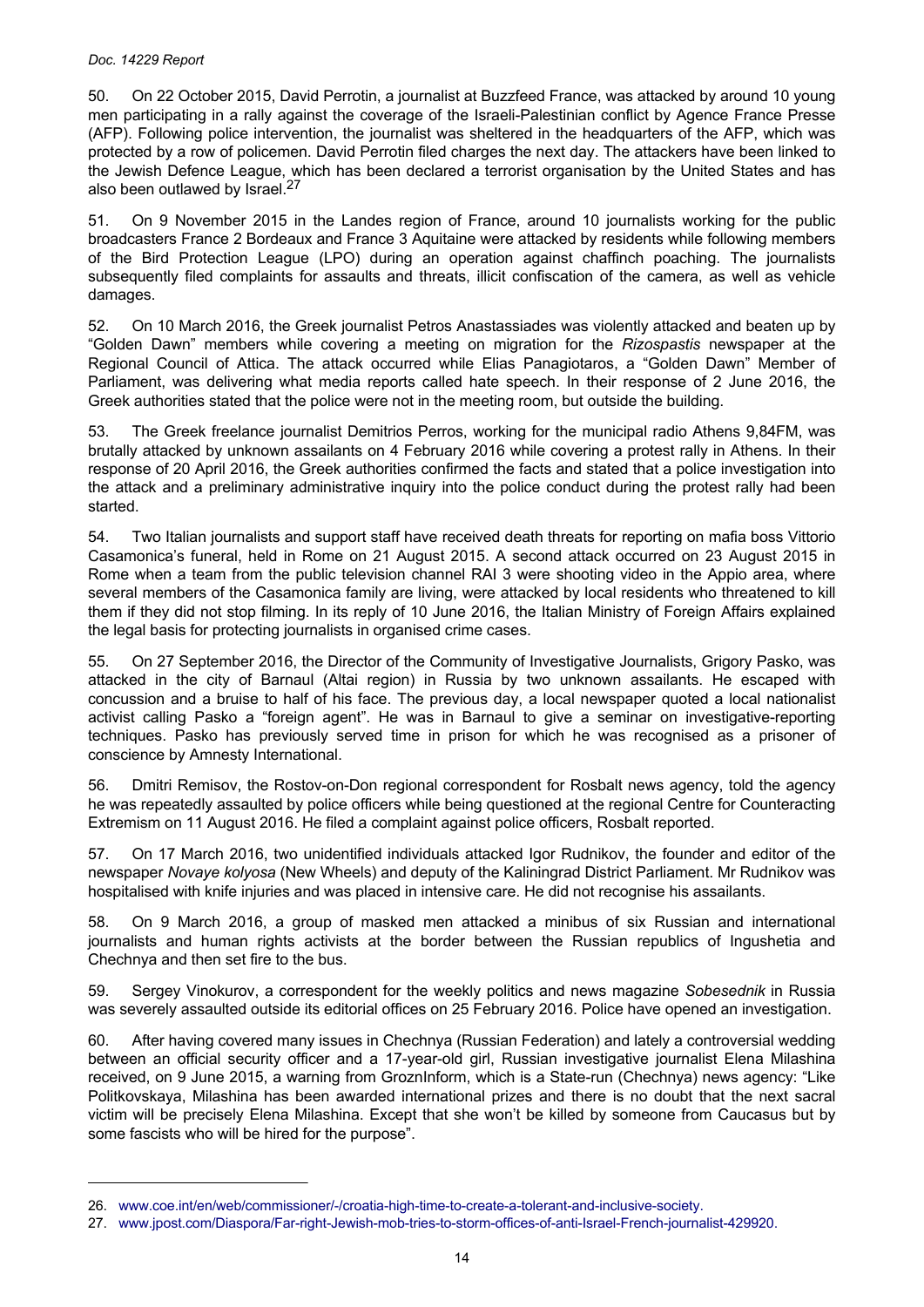<span id="page-14-0"></span>61. Investigative journalist Ivan Ninić was attacked on 27 August 2015 in front of his home by two young men with metal rods. In their response of 12 November 2015, the Serbian authorities stated that the prosecutor had launched investigations into this case.

62. Spanish journalist Javier Garcia Angosto was brutally assaulted on 25 June 2015 in Melilla, following the publication of a series of articles denouncing alleged irregularities in the awarding of a public tender for the use of one of the beaches in the locality of Melilla.

63. A journalist and four photo reporters were seriously injured by security forces on 13 April 2016 in Skopje while covering an anti-government rally.

64. On 20 July 2015, Marjan Stamenkovski, editor of the "Dokaz" website, was brutally assaulted in Skopje by a group of five masked men with metal bars.

65. On 21 April 2015, Borjan Jovanovski, prominent journalist, editor and founder of Novatv.mk received a death threat at his home in Skopje.

66. The Kyiv headquarters of Inter-TV, a private Ukrainian broadcaster, were set on fire on 4 September 2016, as a group of approximately 20 men staged a rally outside it, protesting against the channel's alleged pro-Kremlin policy. At least 30 people were evacuated, many of whom suffered from smoke inhalation and one journalist was injured while escaping from the fire. Inter TV channel has previously been the victim of four violent attacks in 2016. Following the arson attack, a group of around 50 protesters blocked Inter TV channel employees from entering the premises, stating that the blockade would continue until the pro-Russian channel stops broadcasting. Ukrainian President Petro Poroshenko has described the arson attack as an attempt to destabilise the country, and has ordered a thorough investigation into the incident by the Prosecutor General's Office. Local authorities reported that six people had been arrested.

# *3.3. Threats to media freedom in conflict zones*

67. Journalists and media in conflict zones are particularly vulnerable, because of the lawlessness of such zones. Europe cannot look away from this situation, which deserves also particular media attention. The OSCE Representative on Freedom of the Media produced an excellent non-paper dealing with war propaganda.<sup>28</sup> Nevertheless, there are only two conflict areas referred to in the Platform alerts.

68. On 18 March 2015, a regional court in Transnistria ordered Sergei Ilchenko, a freelance contributor to local and regional media, to be imprisoned for two months pending an investigation into alleged extremism activities. In its response of 30 July 2015, the Moldovan Government stated that, on 18 July 2015, Mr Ilchenko was released from detention by the so-called "security structures" of the Transnistrian region of the Republic of Moldova. On 21 July 2015, he left the Transnistrian region and arrived in Chisinau where he was provided with accommodation and assistance. On 13 September 2016, the partner organisations of the Platform declared this case to be "resolved", concluding it was no longer an active threat to media freedom.

69. On 19 April 2016, FSB agents in the illegally Russia-annexed Ukrainian region of Crimea raided and searched the house of journalist Mykola Semena (freelancer with Krym.Realii – RFE/RL's Crimea service), confiscated his reporting equipment, and briefly detained him for interrogation in connection with a criminal probe on charges of making calls for separatism.

70. Following Russia's illegal annexation of Crimea in 2014, the Russian authorities passed a law obliging media outlets there to register with Roskomnadzor, the Russian media regulator, by 1 April 2015, imposing severe penalties for those continuing to broadcast without registration. Despite submitting several applications, most Crimean Tatar-language media outlets have not received licenses. Those affected include ATR, a media holding that broadcasts the only Crimean Tatar-language television channel; ATR's affiliates, FM radio stations Meydan and Lider, a children's television channel Lale and a news website 15 Minutes; Crimean Tatar news agency QHA; and Crimean-language newspapers *Avdet* and *Yildiz*.

71. Maria Varfolomeyeva, a Ukrainian journalist and media fixer who worked for Svobodny Reporter website and VostokMedia outlets, was arrested on 15 January 2015 by forces loyal to the self-proclaimed socalled "Luhansk People's Republic" ("LPR") on allegations of spying for the Ukrainian Army and the Right Sector (the Ukrainian nationalist movement). On 3 March 2016, Maria Varfolomeyeva was released. On 13 September 2016, the partner organisations of the Platform declared this case to be "resolved", concluding it was no longer an active threat to media freedom.

<sup>28.</sup> [www.osce.org/fom/203926?download=true.](http://www.osce.org/fom/203926?download=true)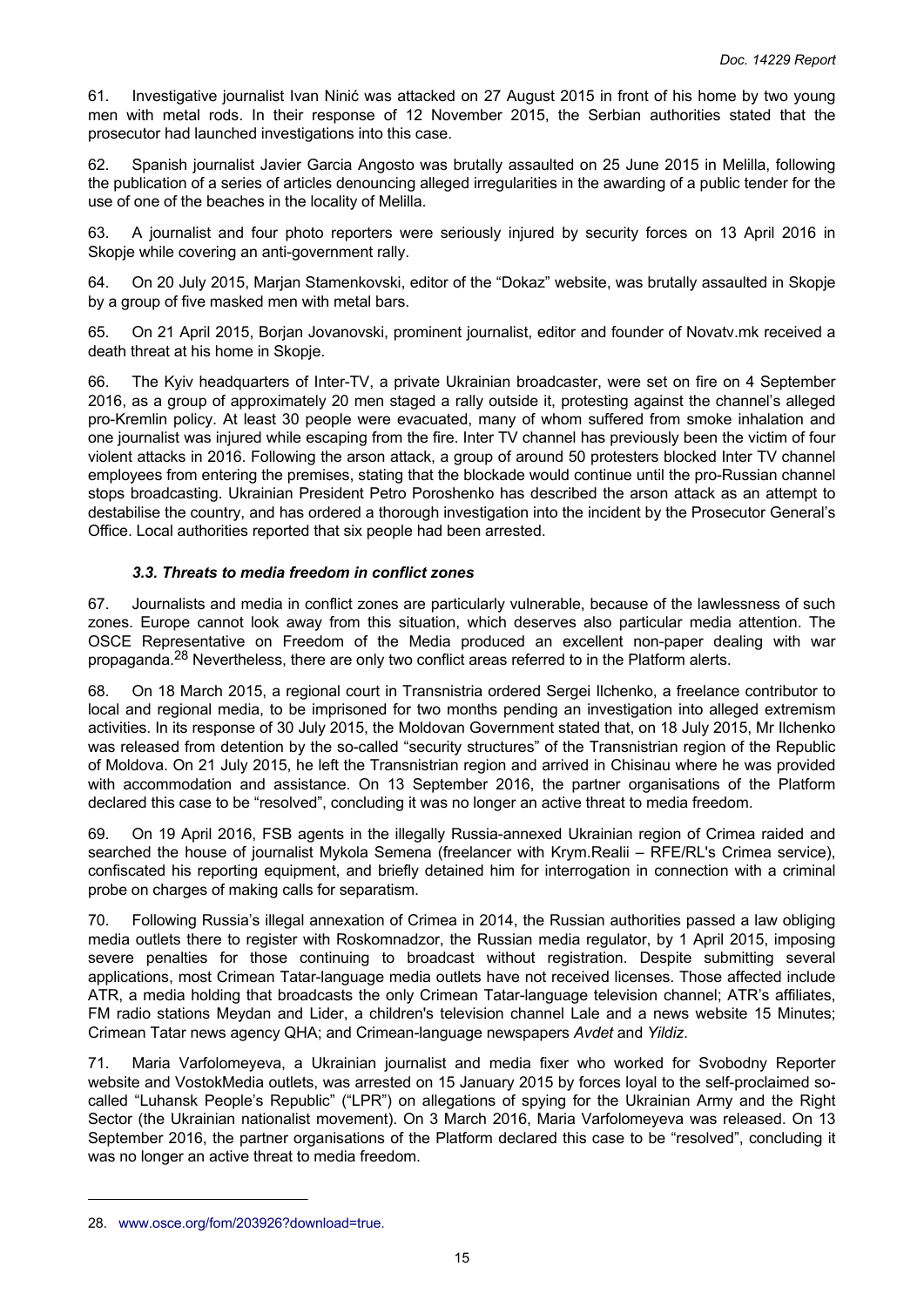<span id="page-15-0"></span>72. Oleksandr Kuchynsk, editor of the *Criminal Express* newspaper in Donetsk covering crime, was found murdered along with his wife on 29 November 2014 in the village of Bogorodychne near Slovyansk in war-torn Donetsk Oblast.

## *3.4. Police authorities targeting media*

73. Several alerts concern alleged police violence against journalists and media. The underlying facts of the cases are often in dispute. It is therefore important that competent national authorities properly and rapidly investigate all acts in question.

74. In this context, it is to be welcomed that the Platform has published a factsheet of case-law by the European Court of Human Rights on this subject.<sup>29</sup>

# *3.5. Legislative action threatening media freedom*

75. Several member States have revised their anti-terrorism laws and increased the possibility of police and law-enforcement authorities to intercept digital communications. The Platform has collected the case law of the European Court of Human Rights on this subject.<sup>30</sup>

76. While some alerts referred to legislation still under parliamentary discussion, the following alerts concern legislation which has been identified as limiting media freedom.

77. On 30 August 2016, in accordance with a recent law which reduces to four the number of national television licenses issued to private broadcasters, the Greek Government launched an auction for four of the eight private national television broadcasting licenses currently operating. The government claimed that this process would restore order to a sector mired in debt and discredited due to its political links, by cracking down on corruption and enabling better regulation. After a three-day bidding process, on 2 September, the four 10-year licenses were successfully awarded. The auction was to lead to the closure within 90 days of the four existing television operators which failed to secure a license, including some of the largest television operators in Greece.

78. Having written to the Chairperson of the Greek Delegation to the Assembly, Ms Anneta Kavvadia, I received from her a detailed explanation of this matter. Nevertheless, a *de facto* reduction of the number of licenses of private national broadcasters is of serious concern. While Article 10 of the European Convention on Human Rights allows States to require licenses for broadcasting, such restrictions need to be necessary in a democratic society and the award of such licenses has to be made in a transparent and reasoned process. It seems that the Council of State as the highest administrative court of Greece is currently preparing a decision in this respect. Mere profitability concerns of private broadcasting are not a sufficient ground to revoke long existing licenses, especially as the digitalisation of broadcasting reduces the need, and thus the possibility, for governments to reduce the number of broadcasting licenses for technical reasons.

79. On 23 June 2016, an alert stated that the new anti-terrorism law would give Poland's intelligence agency (ABW) the right to "order the blocking or demand that the electronic open source service administrator block access to information data", thereby giving the agency the right to shut down online media outlets, including websites and television programmes. The reply of 5 August 2016 by the Polish Government is inaccessible on the Platform. Opinion No. 839/2016 of 10-11 June 2016 by the Venice Commission analyses this law.<sup>31</sup>

## *3.6. Belarus*

80. Not being a member State of the Council of Europe, Belarus is unfortunately not part of the geographic scope of the Platform. Having applied for membership with the Council of Europe and being a member of the Venice Commission, Belarus should nevertheless merit our attention. In this context, I wish to refer to the report of 21 September 2016 by the United Nations Special Rapporteur on the situation of human rights in Belarus, which also contains a detailed analysis of the problems for media freedom.<sup>32</sup>

<sup>29.</sup> [https://rm.coe.int/CoERMPublicCommonSearchServices/DisplayDCTMContent?documentId=09000016805a39cb.](https://rm.coe.int/CoERMPublicCommonSearchServices/DisplayDCTMContent?documentId=09000016805a39cb)

<sup>30.</sup> [https://rm.coe.int/CoERMPublicCommonSearchServices/DisplayDCTMContent?documentId=09000016805a39ca.](https://rm.coe.int/CoERMPublicCommonSearchServices/DisplayDCTMContent?documentId=09000016805a39ca)

<sup>31.</sup> [www.venice.coe.int/webforms/documents/?pdf=CDL-AD\(2016\)012-e.](http://www.venice.coe.int/webforms/documents/?pdf=CDL-AD(2016)012-e)

<sup>32.</sup> [www.un.org/Docs/journal/asp/ws.asp?m=A/71/394.](http://www.un.org/Docs/journal/asp/ws.asp?m=A/71/394)